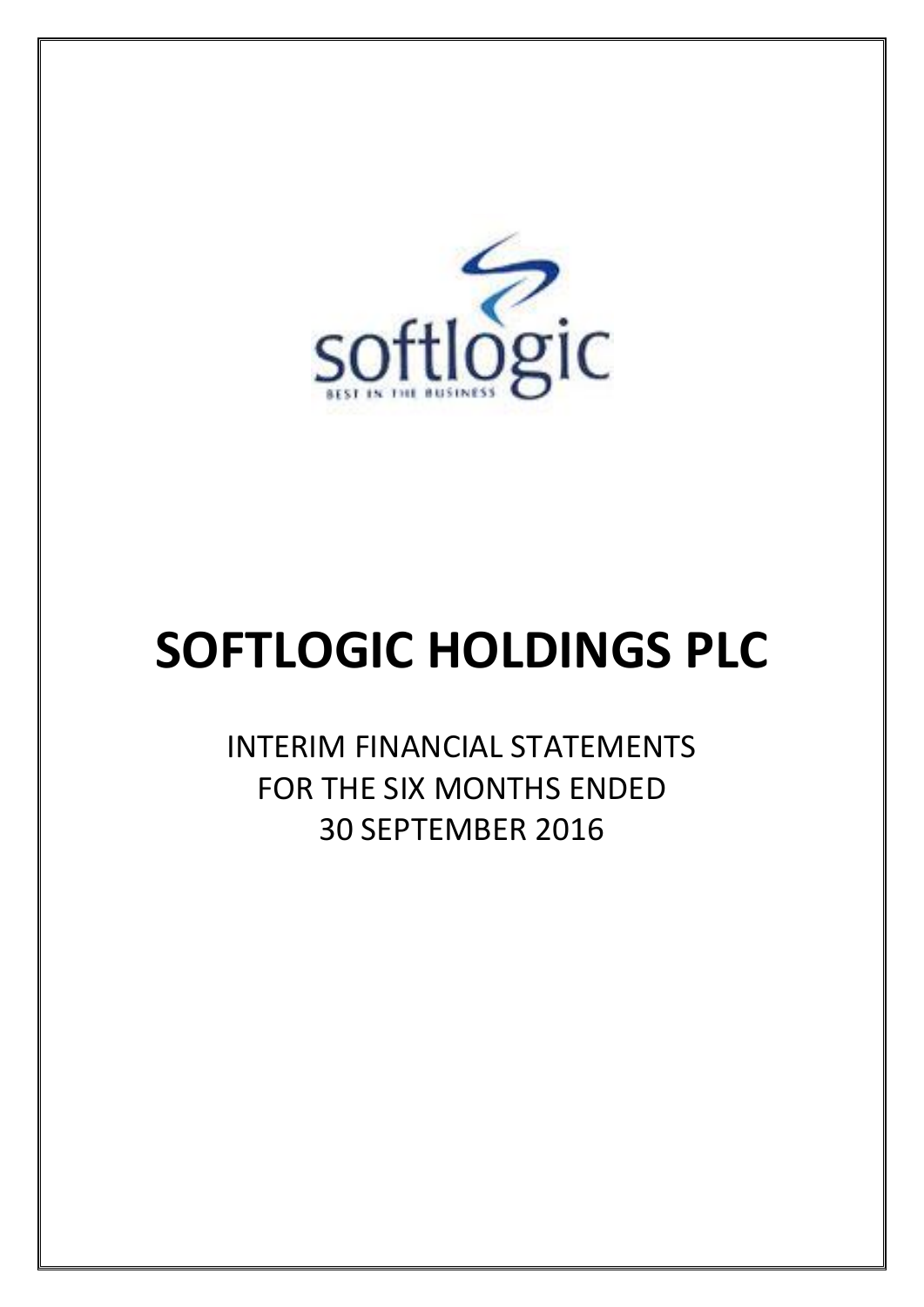## **Dear Shareholders,**

I am pleased to report the first half financial performance of your Company for FY2016/17. The Group witnessed mixed performance during the period. Group reported a cumulative revenue growth of 15.4% to Rs. 29.4 Bn with second quarter consolidated revenues increasing by 17.5% to Rs. 15.1 Bn. Retail sector continued to lead its contribution to Group revenue with 32.7% up during 1HFY17 followed by ICT (31.3%), Healthcare Services (17.4%) and Financial Services (14.7%). Group's fully-owned subsidiaries contributions have witnessed a gradual increase and are expected to perform better in the upcoming periods.

Consolidated Gross Profit increased to Rs. 4.7 Bn during the second quarter of the financial year with cumulative first half Gross Profit increasing to Rs. 9.2 Bn.

Operational efficiencies and realization of Group synergies resulted in the operating cost margins to contract to 22.6% in 2QFY17 from 23.5% in the comparative quarter. The cumulative cost margins were maintained at 23% levels. Administration and distribution costs increased to 15.2% and 7.9% to Rs. 5.5 Bn and Rs. 1.4 Bn respectively for the first half of the financial year. The quarter reported a decline of 16.2% in distribution costs to Rs. 530.3 Mn while administrative costs increased 20.9% to Rs. 2.9 Bn due to normal business growth. Operating profit reached Rs. 2.9 Bn during the cumulative period while the quarter witnessed a marginal growth to Rs. 1.5 Bn.

Group EBITDA for the first half performance of the financial year was Rs. 3.9 Bn with the quarter reaching Rs. 2.0 Bn (up 3.6%).

The cumulative finance income for the period had declined by 9.7% to Rs. 412.2 Mn. This was as a result of the upward pressure in market interest rates and stock market volatilities affecting Softlogic Life Insurance PLC's investment portfolio since the beginning of the financial year. However, the quarter registered an increase of 16.8% of finance income to Rs. 254.7 Mn. Finance expenses of the Group increased 35.3% to Rs. 2.1 Bn during the period while the quarterly financial expenses increased to Rs. 1.2 Bn due to higher interest rates.

Growth of 28.2% in other operating income to Rs. 537.3 Mn during the first half of the financial year was primarily led by fees received for new loans at Softlogic Finance PLC. The quarterly growth of other operating income was Rs. 13.5% to Rs. 261.2 Mn.

Performance improvement at the associate companies, Sabre Travel Network and Nextage, enhanced the Group PBT further to improve 19.2% to Rs. 1.2 Bn during the cumulative period under discussion. The quarterly increase in PBT was 10.4% to Rs. 608.1 Mn.

Profit for the period during the six months of FY2016/17 improved 39.6% to Rs. 789.6 Mn while the quarter reported Rs. 361.2 Mn.

## **Information & Communications Technology**

Information & Communication Technology reported a steady revenue growth of 22.2% to Rs. 9.2 Bn during the 1HFY17 with the quarter registering a strong 25.1% increase in turnover to Rs. 4.7 Bn. This sector's contribution to the Group revenue continued to improve making up 31.3% of the Group topline for 1HFY17 (29.5% contribution in 1HFY16).

ICT's segmental operating profit for the cumulative period was Rs. 433.5 Mn for the first half of FY2016/17 (14.9% Group contribution). The quarter reported a segmental operating profit of Rs. 172.6 Mn to make up 11.3% of Group's quarterly operating earnings.

Sector PBT for the cumulative period was Rs. 263.2 Mn while the quarterly ICT sector PBT was Rs. 86.0 Mn. ICT sector closed the period with a PAT of Rs. 200.1 Mn with the quarter generating a PAT of Rs. 72.6 Mn.

Telecommunication business emerged as the prime contributor to the ICT segment while expectations for Nokia Android's new smart phone launch in the forthcoming periods may improve performance further. The 'Samsung' business had reported strong volume growth during the quarter.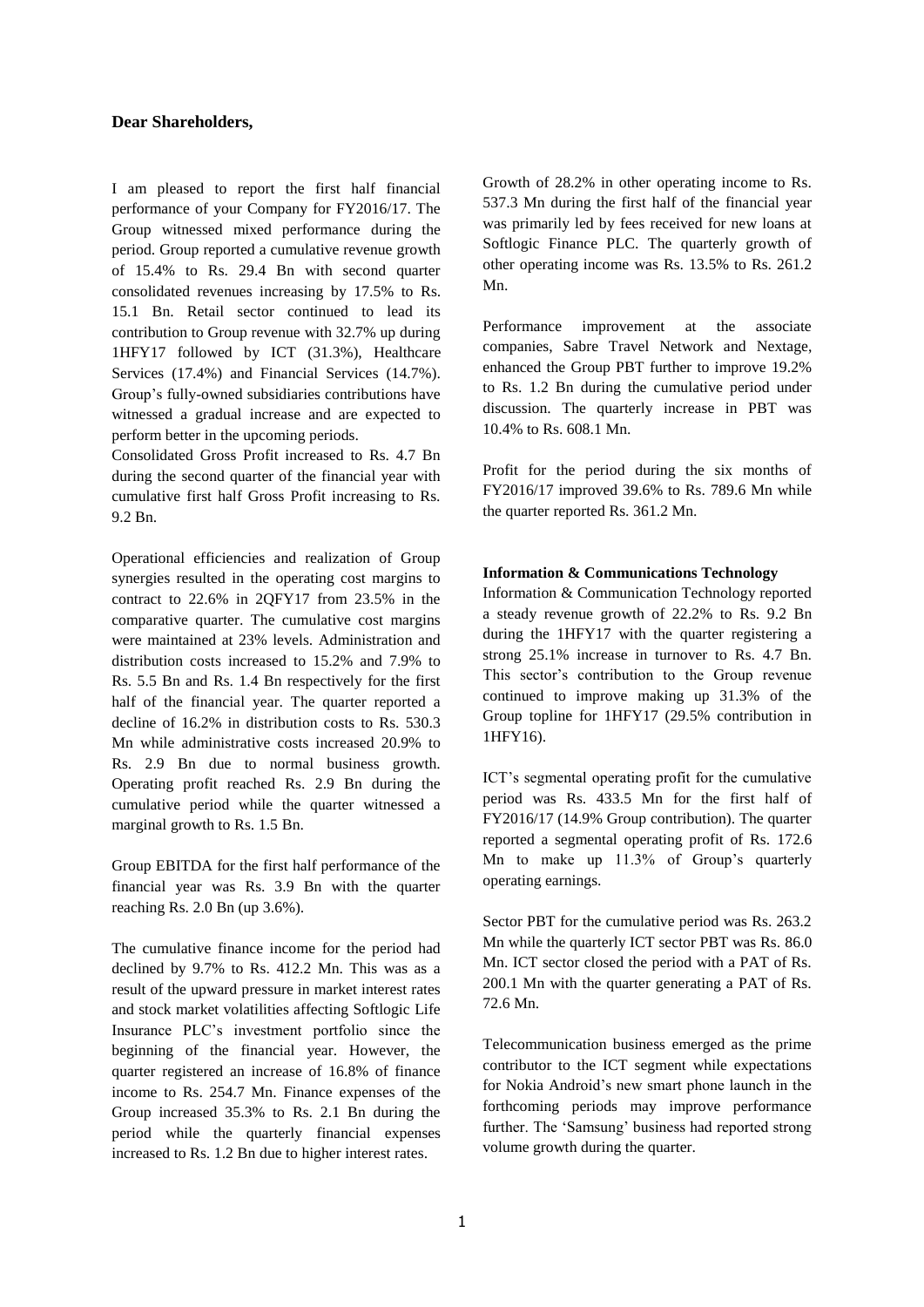## **Retail**

Retail sector registered a 10% growth in topline during the first half year of operations to Rs. 9.6 Bn with Odel and branded apparel performing better than expected whilst the quarter recorded an improvement of 10.9% to Rs. 4.9 Bn. Store and brand expansions coupled with increase in revenue per sq.ft of our retail space supported the business growth, although the electronic and consumer durable division saw challenges.

Operating profit improved a strong 28.7% to touch Rs. 1.0 Bn during 1HFY17 while the quarterly operating profit of the sector grew 36.1% to to Rs. 582.2 Mn. Retail sector's contribution to the Group operating profit improved to 34.8% in 1HFY17 from 26.4% in the comparative period. Operating profit margins improved to 10.2% from 8.7% driven by synergies and cost efficiency programmes implemented to support the sector's expansion strategy.

Sector PBT improved 5.4% to Rs. 221.4 Mn for the quarter pushing the cumulative PBT by 15.3% to Rs. 369.8 Mn. Sectoral PAT for the quarter increased 8.3% to Rs. 164.1 Mn while cumulative PAT increased 11.8% to Rs. 257.6 Mn.

The Consumer Electronics opened its 236th showroom at Negambo taking its cumulative retail space to sq.ft as of today 293,000 sq.ft. The operation targets to reach 300,000 sq. ft by end of this financial year.

ODEL opened its 8th Luv SL store near Pinnawala Elephant orphanage, one of Sri Lanka's tourist attraction spots.

BURGER KING® recently opened its 12th restaurant at Panadura.

## **Healthcare Services**

The Sector recorded Rs. 5.1 Bn to Group topline (17.4% contribution), which is 8.4% growth during 1HFY17. The quarter reported 12.1% increase to Rs. 2.7 Bn (i.e 17.8% contribution to the Group quarterly topline). Asiri Central Hospital Ltd. continued to lead the sector revenue ranking with 35.4%, Asiri Medical Hospital PLC (30.4% of sector revenue) and Asiri Surgical Hospital PLC (26.5% of sector revenue).

Operating profit of the sector was Rs. 555.4 Mn during the quarter while the same for the cumulative period was Rs. 983.7 Mn. Sector PBT was down 6.6% to Rs. 349.9 Mn during the quarter with the 1HFY17 reporting Rs. 598.7 Mn, down 22.8% due to the VAT impact. Sector PAT for the cumulative period was Rs. 585.3 Mn, down 11.2%. Healthcare Services performance was nonetheless solid despite volumes being dampened by VAT hike and the torrential rains and floods that impacted the 1QFY17. This systemic challenge was overcome by its competitive advantage, in technology and medical expertise.

Asiri Health expanded its laboratory footprint with 21 collection centers and one satellite lab (Badulla) in densely populated regions of the country during the financial year.

Asiri Health will continue its investments in new medical developments. A dedicated Liver Transplant Unit at Asiri Surgical Hospital PLC would soon be unveiled while a fully-fledged Oncology Unit with the state-of-the-art linear accelerator will be launched at the same hospital in the months to come. Asiri Hospital Kandy's construction is ongoing as scheduled and will be complete as per plan.

## **Financial Services**

Financial Services segment saw a strong 18.5% growth in topline to Rs. 4.3 Bn during 1HFY17 with its contribution to the Group revenue constituting 14.7% whilst quarterly sector revenue registered a 19.4% growth to Rs. 2.2 Bn. The sector's PBT was Rs. 784.0 Mn for 1HFY17 in comparison to Rs. 215.7 Mn in the comparative period whilst the quarter reported a PBT of Rs. 394.8 Mn (Rs. 128.7 Mn in 2QFY16).

The Life Insurance business posted a 42% increase with Rs. 4.1 Bn revenues for nine months that was twofold of industry growth. Asian Alliance Life Insurance was re-branded as 'Softlogic Life' and the name of the company changed to Softlogic Life Insurance PLC to leverage off the parent brand and to develop greater synergies with other sectors of the Group. The General Insurance business was divested to the Fairfax Group. This will now allow Softlogic Life to focus fully on the fast growing and profitable Life Insurance market.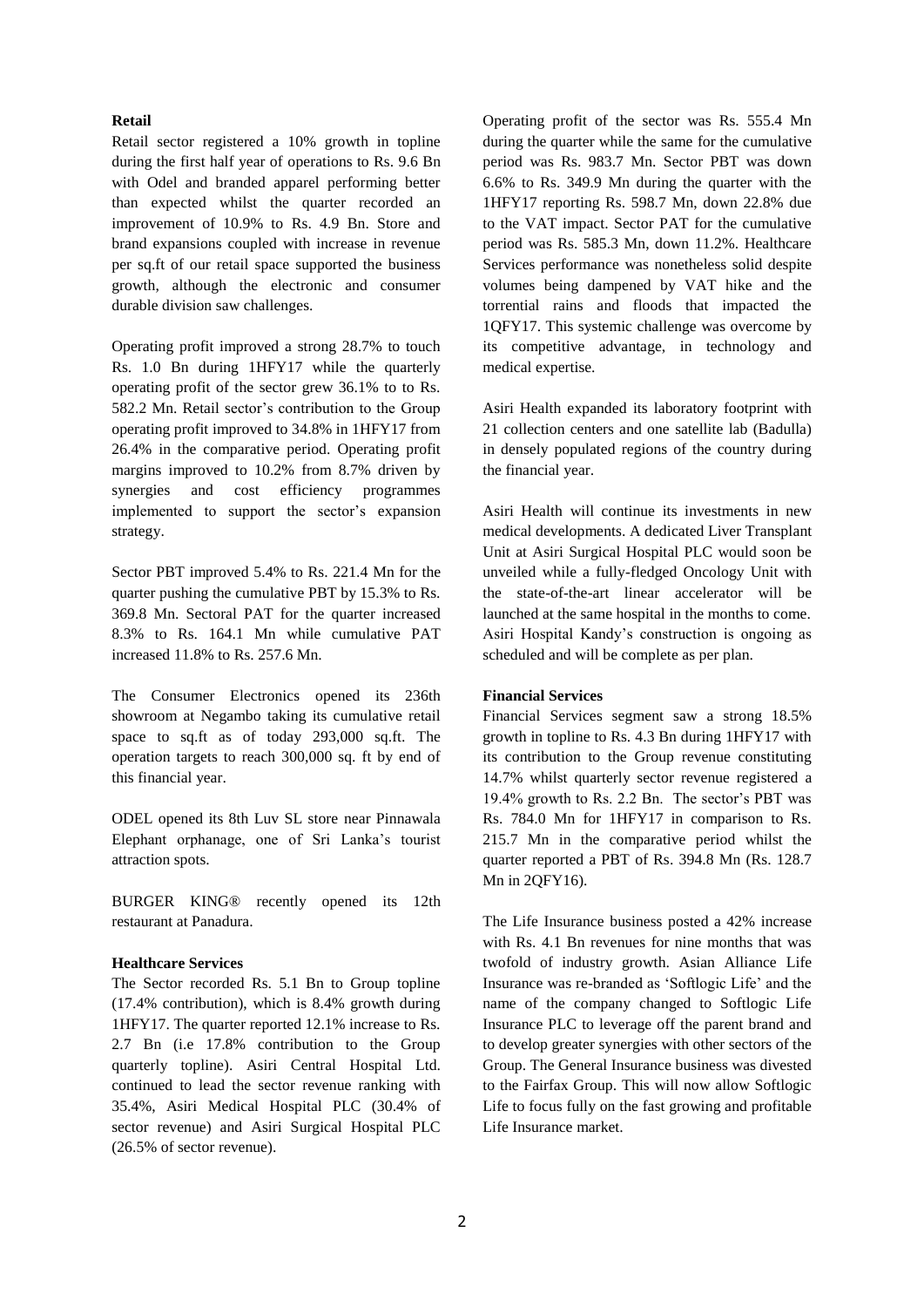Softlogic Finance PLC saw Loan Advances growing 20% compared to the previous year to Rs. 16.1 Bn whilst Customer Deposits increased to Rs. 15.2 Bn, with Total Assets of the Company recording Rs. 22.5 Bn. The Company has developed a unique financing and service proposition to the SME market segment whilst growing customer confidence contributed substantially towards growth of the Deposit base.

Although, the investment climate remained subdued ahead of the local budget and US elections, Softlogic Stockbrokers recorded a steady performance and was ranked within the Top 3 in the Industry.

## **Automobile**

Automotive sector continued to improve as a revenue growth of 64.7% was registered for the quarter to Rs. 398.8 Mn to take the cumulative sector turnover to Rs. 779.8 Mn (up 44.7%). Nonetheless, improved efficiencies are likely to see a turnaround with better financial management and planning.

Growth in volumes was primarily led by the Ford double cab segment whilst the spare parts and workshop revenue also contributed to the topline during the 2QFY17. Collision Repair business reported significant growth driven by strong alliances with a multitude of general insurance providers. King Long service and repair business saw an incremental source of income with the service centre also catering to other luxury coach brands.

## **Leisure**

Leisure sector witnessed a revenue growth of 16.6% to Rs. 398.2 Mn during the first half of the financial year. A new Thai-restaurant, Suanbua, was opened at the resort in September. Aggressive marketing efforts led the off-peak September quarter at Ceysand Resorts to record an average occupancy of more than 80%. Softlogic would unveil the country's first 5 star city hotel in three decades-- Movenpick City Hotel—beginning next year.

## **Future Outlook**

With the increase in VAT, and corporate taxes announced in the recent budget, the general business outlook is increasingly challenging. Nonetheless, with Softlogic's presence in the right sectors of the economy, it is expected that the upcoming periods would ensure greater stability and better performance as improvement in overall synergy and efficiency materializes with the unlocking of capital intensive projects in the Healthcare Services, Leisure and Retail sector.

*-sgd-*Ashok Pathirage Chairman 15 November 2016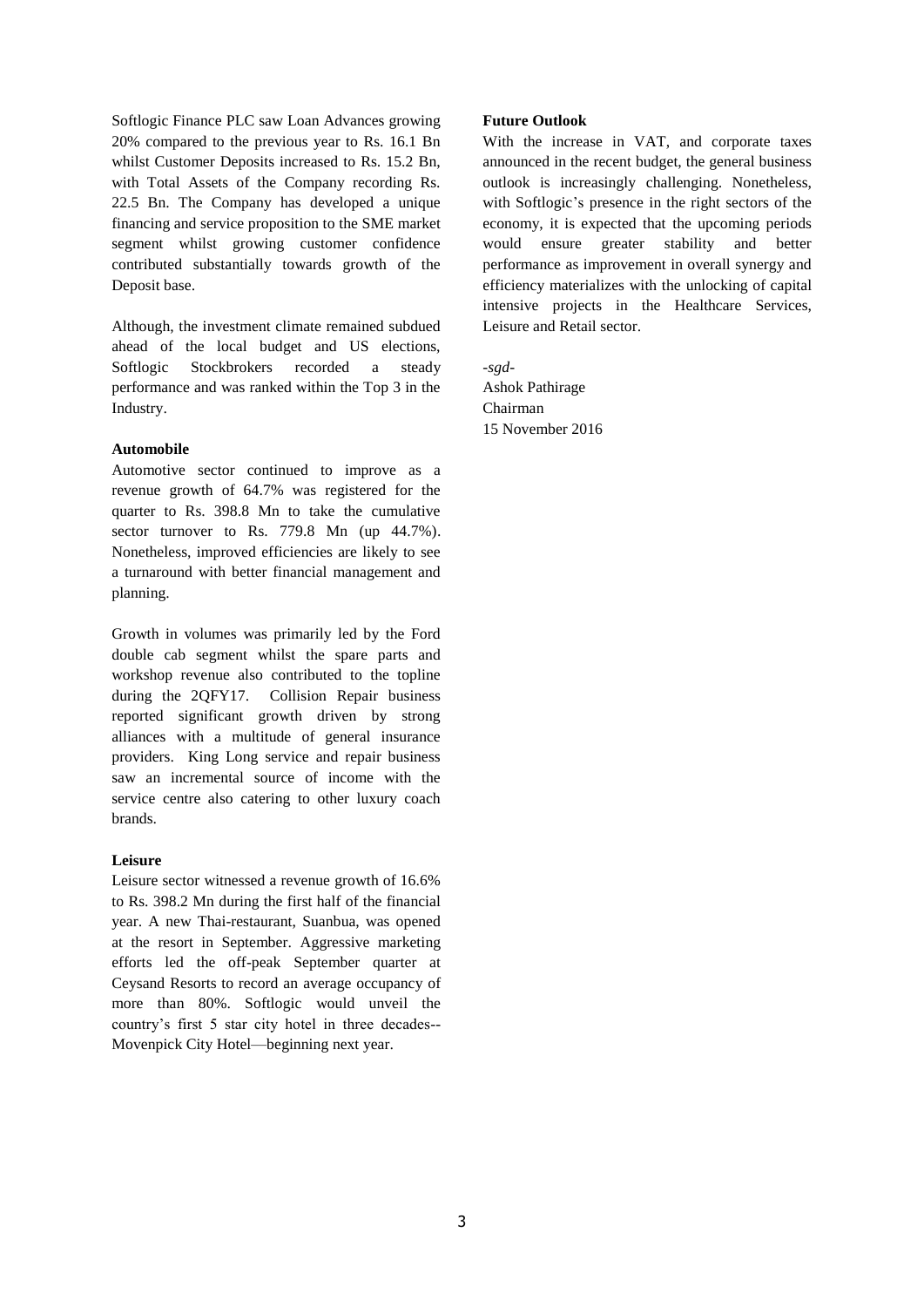## **CONSOLIDATED INCOME STATEMENT**

| In Rs.                                                     | <b>Unaudited</b><br>6 months to<br>30-09-2016 | <b>Unaudited</b><br>6 months to<br>30-09-2015 | Change<br>as a<br>$\%$ | <b>Unaudited</b><br>3 months to<br>30-09-2016 | <b>Unaudited</b><br>3 months to<br>30-09-2015 | Change<br>as a<br>$\%$ | <b>Audited</b><br>12 months to<br>31-03-2016 |
|------------------------------------------------------------|-----------------------------------------------|-----------------------------------------------|------------------------|-----------------------------------------------|-----------------------------------------------|------------------------|----------------------------------------------|
| <b>Continuing operations</b>                               |                                               |                                               |                        |                                               |                                               |                        |                                              |
| Revenue                                                    | 29,408,511,505                                | 25,490,259,128                                | 15.37                  | 15,051,166,513                                | 12,805,738,244                                | 17.53                  | 56,112,601,331                               |
| Cost of sales                                              | (20, 205, 937, 470)                           | (16,923,247,097)                              | 19.40                  | (10, 373, 477, 717)                           | (8,523,400,760)                               | 21.71                  | (37, 396, 361, 596)                          |
| <b>Gross profit</b>                                        | 9,202,574,035                                 | 8,567,012,031                                 | 7.42                   | 4,677,688,796                                 | 4,282,337,484                                 | 9.23                   | 18,716,239,735                               |
| Other operating income                                     | 537,272,727                                   | 419,144,429                                   | 28.18                  | 261,223,394                                   | 230,160,610                                   | 13.50                  | 968,112,564                                  |
| Distribution expenses                                      | (1,381,761,157)                               | (1,280,201,774)                               | 7.93                   | (530, 336, 840)                               | (632, 736, 114)                               | (16.18)                | (2,971,178,595)                              |
| Administrative expenses                                    | (5,454,328,299)                               | (4,733,184,269)                               | 15.24                  | (2,876,080,525)                               | (2,379,114,705)                               | 20.89                  | (10, 434, 482, 932)                          |
| Results from operating activities                          | 2,903,757,306                                 | 2,972,770,417                                 | (2.32)                 | 1,532,494,825                                 | 1,500,647,275                                 | 2.12                   | 6,278,690,772                                |
| Finance income                                             | 412,231,431                                   | 456,603,286                                   | (9.72)                 | 254,671,429                                   | 218,098,903                                   | 16.77                  | 1,059,256,615                                |
| Finance expenses                                           | (2, 104, 686, 911)                            | (1,555,816,387)                               | 35.28                  | (1, 204, 735, 118)                            | (769, 519, 067)                               | 56.56                  | (3,249,698,879)                              |
| Net finance cost                                           | (1,692,455,480)                               | (1,099,213,101)                               | 53.97                  | (950,063,689)                                 | (551, 420, 164)                               | 72.29                  | (2, 190, 442, 264)                           |
| Change in fair value of investment property                |                                               |                                               | Ĩ.                     |                                               |                                               |                        | 13,532,000                                   |
| Share of profit of equity accounted investees              | 15,487,981                                    | 5,828,515                                     | 165.73                 | 7,493,871                                     | 2,857,137                                     | 162.29                 | 13,501,860                                   |
| Change in insurance contract liabilities                   | (12, 559, 204)                                | (860, 450, 133)                               | (98.54)                | 18,224,788                                    | (401, 293, 748)                               | (104.54)               | (1,028,927,837)                              |
| Profit before tax                                          | 1,214,230,603                                 | 1,018,935,698                                 | 19.17                  | 608,149,795                                   | 550,790,500                                   | 10.41                  | 3,086,354,531                                |
| Tax expense                                                | (313, 612, 892)                               | (373, 899, 859)                               | (16.12)                | (214, 465, 416)                               | (209, 866, 038)                               | 2.19                   | (905, 301, 158)                              |
| Profit for the period from continuing operations           | 900,617,711                                   | 645,035,839                                   | 39.62                  | 393,684,379                                   | 340,924,462                                   | 15.48                  | 2,181,053,373                                |
| Profit/ (loss) for the period from discontinuing operation | (111,005,996)                                 | 40,356,553                                    | (375.06)               | (32, 474, 105)                                | 40,255,897                                    | (180.67)               |                                              |
| Profit for the year                                        | 789,611,715                                   | 685,392,392                                   | 15.21                  | 361,210,274                                   | 381,180,359                                   | (5.24)                 | 2,181,053,373                                |
|                                                            |                                               |                                               |                        |                                               |                                               |                        |                                              |
| Attributable to:<br>Equity holders of the parent           | 195,585,418                                   | 199,681,130                                   | (2.05)                 | 93,794,108                                    | 116,013,469                                   | (19.15)                | 722,046,693                                  |
| Non-controlling interest                                   | 594,026,297                                   | 485,711,262                                   | 22.30                  | 267,416,166                                   | 265,166,890                                   | 0.85                   | 1,459,006,680                                |
|                                                            | 900,617,711                                   | 645,035,839                                   | 39.62                  | 393,684,379                                   | 340,924,462                                   | 15.48                  | 2,181,053,373                                |
| Earnings per share - Basic                                 | 0.25                                          | 0.26                                          | (2.01)                 | 0.12                                          | 0.15                                          | (19.12)                | 0.93                                         |
| Dividend per share                                         | 0.50                                          | 0.25                                          | 100.00                 |                                               |                                               |                        | 0.25                                         |

Note : Figures in brackets indicate deductions. The above figures are not audited unless otherwise stated.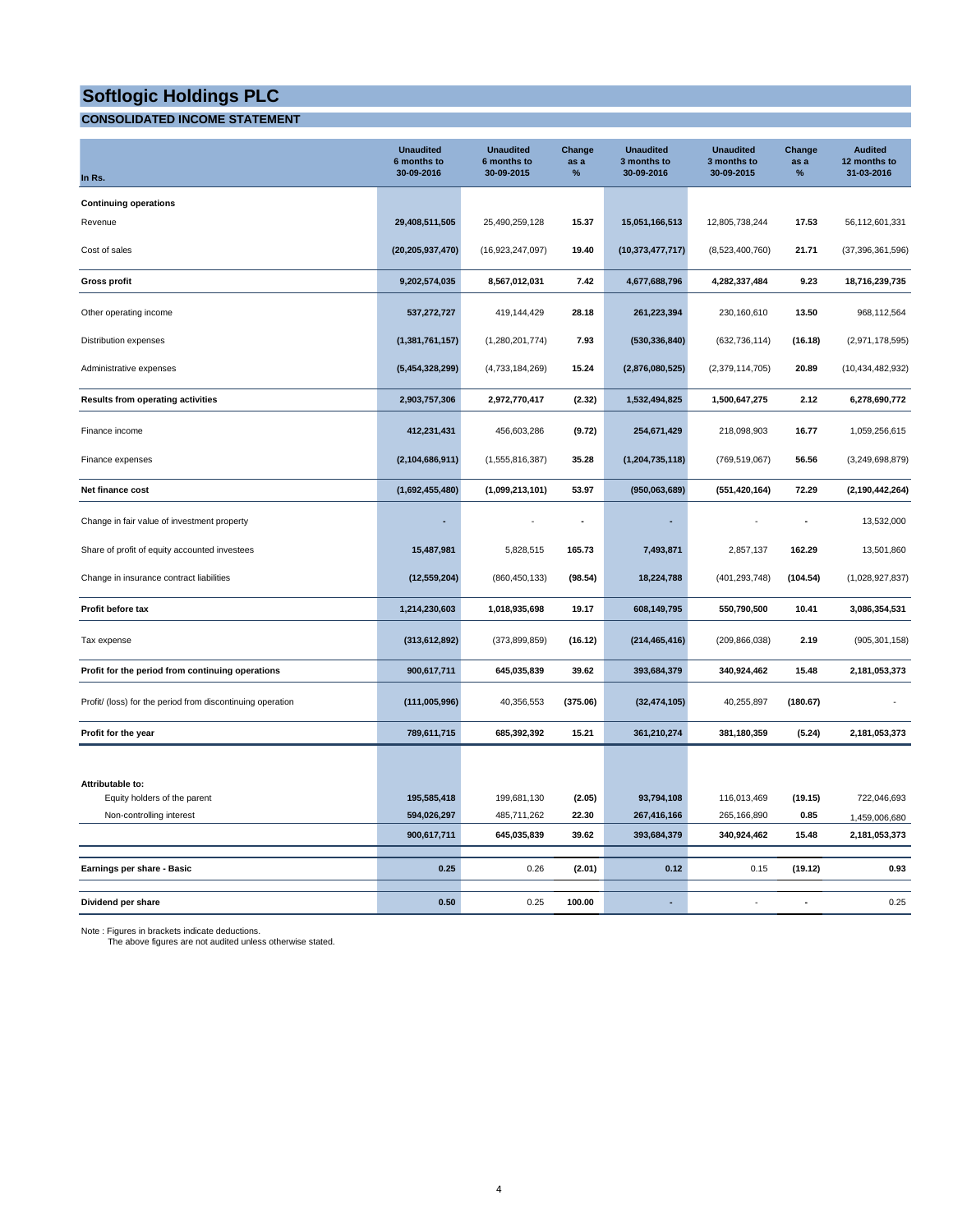## **CONSOLIDATED STATEMENT OF COMPREHENSIVE INCOME**

|                                                                                                       | <b>Unaudited</b>          | <b>Unaudited</b>          | Change       | <b>Unaudited</b>          | <b>Unaudited</b>          | Change    | <b>Audited</b>             |
|-------------------------------------------------------------------------------------------------------|---------------------------|---------------------------|--------------|---------------------------|---------------------------|-----------|----------------------------|
| In Rs.                                                                                                | 6 months to<br>30-09-2016 | 6 months to<br>30-09-2015 | as a<br>$\%$ | 3 months to<br>30-09-2016 | 3 months to<br>30-09-2015 | as a<br>% | 12 months to<br>31-03-2016 |
| <b>Continuing operations</b>                                                                          |                           |                           |              |                           |                           |           |                            |
| Profit for the period                                                                                 | 789,611,715               | 685,392,392               | 15.21        | 361,210,274               | 381,180,359               | (5.24)    | 2,181,053,373              |
| Other comprehensive income                                                                            |                           |                           |              |                           |                           |           |                            |
| Other comprehensive income to be reclassified to income<br>statement in subsequent periods            |                           |                           |              |                           |                           |           |                            |
| Currency translation of foreign operations                                                            | (1, 149, 369)             | 6,982,575                 | (116.46)     | (2,738,081)               | 7,829,111                 | (134.97)  | (11, 538, 598)             |
| Net change in fair value on derivative financial instruments                                          | (12, 371, 882)            |                           |              | (341, 764)                |                           |           | (106, 930, 240)            |
| Net (loss) / gain on available-for-sale financial assets                                              | 105,063,402               | (484, 552, 340)           | 121.68       | 851,250                   | (698, 208, 222)           | 100.12    | (1,767,968,821)            |
| Tax on other comprehensive income to be reclassified to income<br>statement in subsequent periods     | (9, 143, 113)             |                           |              | (5,092,970)               |                           |           | 22,606,454                 |
| Net other comprehensive income to be reclassified to income<br>statement in subsequent periods        | 82,399,038                | (477, 569, 765)           | (117.25)     | (7, 321, 565)             | (690, 379, 111)           | (98.94)   | (1,863,831,205)            |
| Other comprehensive income not to be reclassified to income<br>statement in sbsequent periods         |                           |                           |              |                           |                           |           |                            |
| Revaluation of land and buildings                                                                     |                           |                           |              |                           |                           |           | 2,827,760,341              |
| Re-measurement gain/ (loss) on retirement benefits                                                    |                           |                           |              |                           |                           |           | 66.613.655                 |
| Share of other comprehensive income of equity accounted investments                                   |                           |                           |              |                           |                           |           | (376, 419)                 |
| Tax on other comprehensive income not to be reclassified to income<br>statement in subsequent periods |                           |                           |              |                           |                           |           | (41,590,810)               |
| Net other comprehensive income not to be reclassified to income<br>statement in subsequent periods    |                           |                           |              |                           |                           |           | 2,852,406,767              |
| Other comprehensive income from continuing operations for the                                         |                           |                           |              |                           |                           |           |                            |
| period, net of tax                                                                                    | 872,010,753               | 207,822,627               | 319.59       | 353,888,709               | (309, 198, 752)           | (214.45)  | 3,169,628,935              |
| Other comprehensive income from discontinuing operations for the period,<br>net of tax                | 72,882,792                | (82, 839, 334)            | 187.98       | 69,575,389                | (101, 269, 537)           | 168.70    |                            |
| Total comprehensive income for the period, net of tax                                                 | 944,893,545               | 124,983,293               | 656.02       | 423,464,098               | (410,468,289)             | (203.17)  | 3.169.628.935              |
|                                                                                                       |                           |                           |              |                           |                           |           |                            |
| Attributable to:                                                                                      |                           |                           |              |                           |                           |           |                            |
| Equity holders of the parent                                                                          | 174,569,617               | (44, 768, 217)            | 489.94       | 42,803,882                | (230,690,549)             | 118.55    | 1,986,262,915              |
| Non-controlling interest                                                                              | 770,323,928               | 169,751,510               | 353.80       | 380,660,216               | (179, 777, 740)           | 311.74    | 1,183,366,020              |
|                                                                                                       | 944,893,545               | 124,983,293               | 656.02       | 423,464,098               | (410, 468, 289)           | (203.17)  | 3,169,628,935              |

Note : Figures in brackets indicate deductions. The above figures are not audited unless otherwise stated.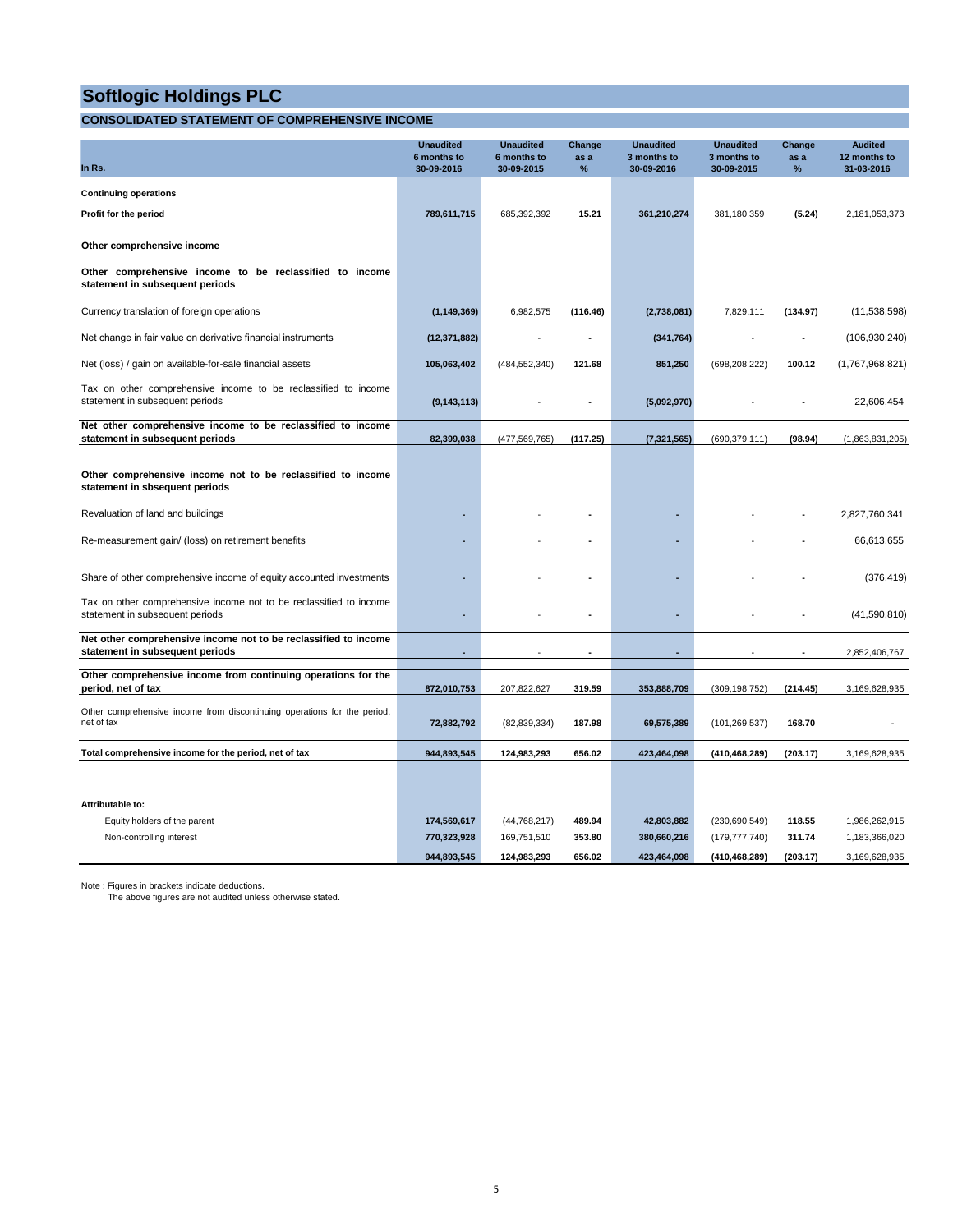## **CONSOLIDATED STATEMENT OF FINANCIAL POSITION**

|                                                     | <b>Unaudited</b> | <b>Unaudited</b> | <b>Audited</b> |
|-----------------------------------------------------|------------------|------------------|----------------|
| In Rs.                                              | as at            | as at            | as at          |
| <b>ASSETS</b>                                       | 30-09-2016       | 30-09-2015       | 31-03-2016     |
| <b>Non-current assets</b>                           |                  |                  |                |
| Property, plant and equipment                       | 32,941,749,379   | 26,433,884,945   | 30,760,141,516 |
| Lease rentals paid in advance                       | 853,240,505      | 854,277,438      | 853,758,972    |
| Investment property                                 | 682,880,000      | 94,848,000       | 682,880,000    |
| Intangible assets                                   | 8,605,487,266    | 8,748,201,860    | 8,701,078,597  |
| Investments in associates                           | 73,729,303       | 29,412,637       | 60,241,336     |
| Other non-current financial assets                  | 11,055,546,238   | 12,075,754,400   | 11,770,455,928 |
| Rental receivable on lease assets and hire purchase | 240,929,804      | 1,103,312,522    | 481,364,790    |
| Other non-current assets                            | 310,413,315      | 257,254,662      | 385,626,456    |
| Deferred tax assets                                 | 298,675,292      | 267,600,506      | 245,373,503    |
|                                                     | 55,062,651,102   | 49,864,546,970   | 53,940,921,098 |
| <b>Current assets</b>                               |                  |                  |                |
| Inventories                                         | 8,184,678,405    | 8,158,929,320    | 8,730,040,986  |
| Trade and other receivables                         | 9,005,439,116    | 8,851,482,618    | 8,444,525,068  |
| Loans and advances                                  | 14,266,103,302   | 10,194,790,017   | 11,222,013,402 |
| Rental receivable on lease assets and hire purchase | 667,963,899      | 533,730,547      | 1,102,341,200  |
| Amounts due from related parties                    | 316,693          | 2,924,782        | 807.734        |
| Other current assets                                | 4,137,940,257    | 4,490,865,763    | 3,551,690,639  |
| Short term investments                              | 4,127,412,034    | 6,160,299,043    | 4,508,634,254  |
| Cash in hand and at bank                            | 2,538,036,606    | 1,482,066,280    | 2,958,753,845  |
|                                                     | 42,927,890,312   | 39,875,088,370   | 40,518,807,128 |
| Subsidiary assets held-for-sale                     | 2,901,135,429    |                  |                |
|                                                     | 45,829,025,741   | 39,875,088,370   | 40,518,807,128 |
| <b>Total assets</b>                                 | 100,891,676,843  | 89,739,635,340   | 94,459,728,226 |
| <b>EQUITY AND LIABILITIES</b>                       |                  |                  |                |
| Equity attributable to equity holders of the parent |                  |                  |                |
| Stated capital                                      | 5,089,000,000    | 5,089,000,000    | 5,089,000,000  |
| Revenue reserves                                    | 1,396,180,105    | 1,147,718,327    | 1,643,838,961  |
| Other components of equity                          | 2,712,739,296    | 1,110,006,702    | 2,666,667,707  |
|                                                     | 9,197,919,401    | 7,346,725,029    | 9,399,506,668  |
| Non-controlling interests                           | 8,162,927,145    | 8,272,774,375    | 8,046,845,071  |
| <b>Total equity</b>                                 | 17,360,846,546   | 15,619,499,404   | 17,446,351,739 |
|                                                     |                  |                  |                |
| <b>Non-current liabilities</b>                      |                  |                  |                |
| Insurance contract liabilities                      | 6,170,759,381    | 5,989,722,472    | 6,158,200,177  |
| Interest bearing borrowings                         | 25,223,689,143   | 22,427,838,071   | 21,231,336,127 |
| Public deposits                                     | 1,502,801,625    | 1,775,908,022    | 1,521,942,995  |
| Deferred tax liabilities                            | 375,273,712      | 298,111,430      | 381,478,410    |
| Employee benefit liabilities                        | 717,080,811      | 700,103,537      | 688,105,084    |
| Other deferred liabilities                          | 10,788,187       | 3,212,955        | 1,609,638      |
| Other non-current financial liabilities             | 39,873,645       | 22,403,078       | 28,732,581     |
|                                                     | 34,040,266,504   | 31,217,299,565   | 30,011,405,012 |
| <b>Current liabilities</b>                          |                  |                  |                |
| Trade and other payables                            | 6,649,841,882    | 8,358,096,595    | 7,725,457,941  |
| Amounts due to related parties                      | 16,653,659       | 14,938,534       | 47,339,959     |
| Income tax liabilities                              | 249,064,897      | 347,783,067      | 403,919,344    |
| Other current financial liabilities                 | 13,487,898,214   | 13,368,468,087   | 14,875,266,676 |
| Current portion of interest bearing borrowings      | 7,599,530,749    | 6,680,298,013    | 7,188,714,116  |
| Other current liabilities                           | 1,515,849,256    | 922,983,110      | 1,155,142,814  |
| Public deposits                                     | 14,714,420,588   | 11,204,778,988   | 12,470,267,755 |
| Bank overdrafts                                     | 3,330,627,595    | 2,005,489,977    | 3,135,862,870  |
|                                                     | 47,563,886,840   | 42,902,836,371   | 47,001,971,475 |
| Subsidiary liabilities held-for-sale                | 1,926,676,953    |                  |                |
|                                                     | 49,490,563,793   | 42,902,836,371   | 47,001,971,475 |
| <b>Total equity and liabilities</b>                 | 100,891,676,843  | 89,739,635,340   | 94,459,728,226 |

Note : The above figures are not audited unless otherwise stated.

I certify that the financial statements comply with the requirements of the Companies Act No. 7 of 2007.

 *-sgd-*Group Chief Financial Officer

The Board of Directors is responsible for the preparation and presentation of these financial statements.

 *-sgd- -sgd-*

15 November 2016 Colombo

6

Chairman Director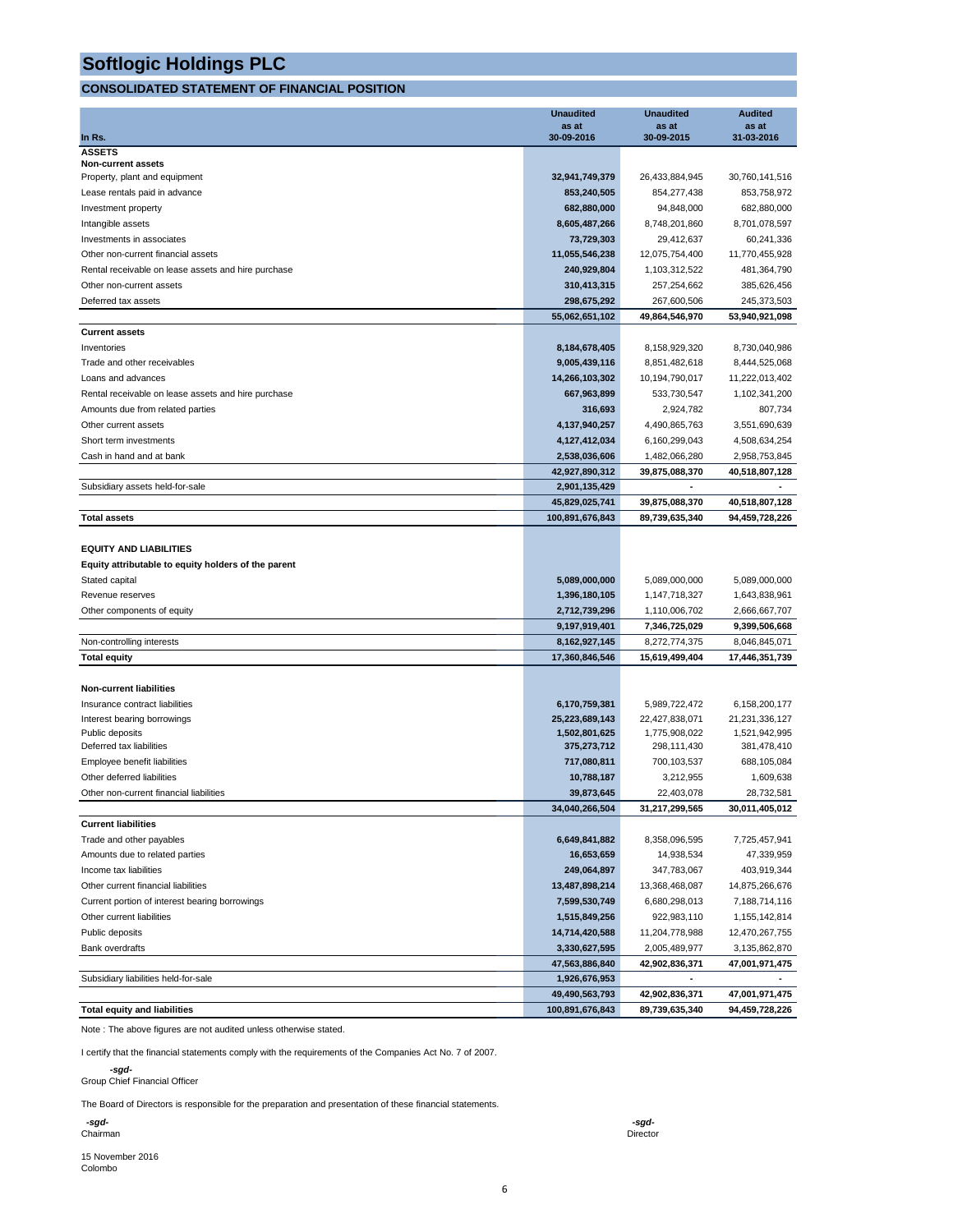## **CONSOLIDATED CASH FLOW STATEMENT**

|                                                                                                                                                                              | <b>Unaudited</b>                  | <b>Unaudited</b>                   | <b>Audited</b>                        |
|------------------------------------------------------------------------------------------------------------------------------------------------------------------------------|-----------------------------------|------------------------------------|---------------------------------------|
| In Rs.                                                                                                                                                                       | 6 months to<br>30-09-2016         | 6 months to<br>30-09-2015          | 12 months to<br>31-03-2016            |
|                                                                                                                                                                              |                                   |                                    |                                       |
| <b>CASH FLOWS FROM OPERATING ACTIVITIES</b><br>Profit before tax from continuing operations                                                                                  | 1,214,230,603                     | 1,018,935,698                      | 3,086,354,531                         |
| Profit before tax from discontinuing operations                                                                                                                              | (109, 589, 288)                   | 45,717,070                         |                                       |
| Profit before tax                                                                                                                                                            | 1,104,641,315                     | 1,064,652,768                      | 3,086,354,531                         |
| <b>Adjustments for:</b>                                                                                                                                                      |                                   |                                    |                                       |
| Finance income                                                                                                                                                               | (487, 041, 783)                   | (547, 696, 182)                    | (1,059,256,615)                       |
| Finance cost                                                                                                                                                                 | 2,108,368,449                     | 1,559,840,560                      | 3,249,698,879                         |
| Change in fair value of investment property<br>Share of results of associates                                                                                                | (15, 487, 981)                    | 5,828,515                          | (13,532,000)<br>(13,501,860)          |
| Gratuity provision and related costs                                                                                                                                         | 86,089,537                        | 73,243,300                         | 151,091,113                           |
| Provisions for/ write off of impaired receivables                                                                                                                            | 81,629,052                        | 27,800,000                         | 124,450,862                           |
| Provision for impairment of inventories<br>Provisions for/ write off of loans and advances                                                                                   | 64,018,661<br>145,019,721         | 80,200,000<br>116,840,711          | 216,992,560<br>244,287,301            |
| Provisions for/write off of investments in lease and hire purchase                                                                                                           | 24,213,699                        | 95,574,026                         | 104,384,153                           |
| Depreciation of property, plant and equipment                                                                                                                                | 809,407,251                       | 731,885,205                        | 1,535,469,422                         |
| Profit on sale of property, plant and equipment                                                                                                                              | (12, 300, 640)                    | (852, 583)                         | (3,328,749)                           |
| Profit on sale of investments<br>(Profit)/ loss on disposal of investment property                                                                                           | (55, 134, 894)                    | (73,910,483)<br>(2,000,000)        | (110, 282, 192)<br>803,680            |
| Unrealised (gain)/ loss on foreign exchange                                                                                                                                  | 6,195,275                         | 115,392,442                        | 17,392,624                            |
| Amortisation/ impairment of intangible assets                                                                                                                                | 152,040,434                       | 140,344,235                        | 279,697,721                           |
| Amortisation of prepaid lease rentals<br>Provision for financial liabilities at fair value through profit or loss                                                            | 518,467                           | 518,467                            | 1,036,933<br>3,096,355                |
| Increase / (decrease) in deferred income                                                                                                                                     | 25,651,006                        | 30,580,549                         | 22,721,610                            |
| Impairment & derecognition of property, plant & equipment and Intangible assets                                                                                              | 29,467,424                        | 18,622,081                         | 21,357,916                            |
| Profit before working capital changes                                                                                                                                        | 4,067,294,993                     | 3,436,863,611                      | 7,858,934,244                         |
| (Increase) / decrease in inventories                                                                                                                                         | 474,491,552                       | (569, 566, 474)                    | (1, 277, 470, 701)                    |
| (Increase) / decrease in trade and other receivables                                                                                                                         | (1,223,057,026)                   | (2,256,479,512)                    | (2,095,457,658)                       |
| (Increase) / decrease in loans and advances                                                                                                                                  | (1,930,207,186)                   | (5,610,970,238)                    | (2,916,785,712)                       |
| (Increase) / decrease in investments in lease and hire purchase<br>(Increase) / decrease in other current assets                                                             | 650,598,588<br>(668, 206, 829)    | 4,818,680,085<br>(730, 768, 555)   | 1.414.495.531<br>(237, 179, 200)      |
| (Increase) / decrease in amounts due from related parties                                                                                                                    | 491,041                           | (2,352,729)                        | (235, 681)                            |
| Increase / (decrease) in trade and other payables                                                                                                                            | 613,797,718                       | 1,316,256,481                      | 673,189,714                           |
| Increase / (decrease) in amounts due to related parties<br>Increase / (decrease) in other current liabilities                                                                | (30,686,300)<br>502,742,912       | (1,032,250)<br>(238, 320, 704)     | 1,369,175<br>94,619                   |
| Increase / (decrease) in public deposits                                                                                                                                     | 2,225,011,463                     | 927,630,820                        | 1,939,154,560                         |
| Increase / (decrease) in insurance provision                                                                                                                                 | 12,559,204                        | 860,450,133                        | 1,028,927,838                         |
| Cash generated from/ (used in) operations                                                                                                                                    | 4,694,830,130                     | 1,950,390,668                      | 6,389,036,729                         |
| Finance income received                                                                                                                                                      | 429,865,857                       | 343,676,814                        | 809,484,568                           |
| Finance expenses paid                                                                                                                                                        | (2, 191, 469, 969)                | (1,494,897,887)                    | (3,213,373,741)                       |
| Dividend received                                                                                                                                                            | 1,800,014                         | 1,000,000                          | 8,998,000                             |
| Tax paid<br>Gratuity paid                                                                                                                                                    | (599, 815, 477)<br>(38, 986, 337) | (295, 593, 069)<br>(29,065,308)    | (550, 268, 367)<br>(52, 297, 920)     |
| Net cash flow from/ (used in) operating activities                                                                                                                           | 2,296,224,218                     | 475,511,218                        | 3,391,579,269                         |
|                                                                                                                                                                              |                                   |                                    |                                       |
| CASH FLOWS FROM /(USED IN) INVESTING ACTIVITIES<br>Purchase and construction of property, plant and equipment                                                                | (3,080,196,167)                   | (2,085,449,233)                    | (4,759,704,651)                       |
| Addition to intangible assets                                                                                                                                                | (56, 649, 102)                    | (40, 499, 898)                     | (131, 742, 624)                       |
| (Increase)/ decrease in other non-current assets                                                                                                                             | (73, 303, 146)                    | 35,538,305                         | (92, 833, 490)                        |
| (Purchase) / disposal of short term investments (net)<br>Dividends received                                                                                                  | (1, 137, 155, 953)<br>7,988,325   | (1,080,905,680)<br>10,752,856      | (743, 727, 475)<br>135,944,407        |
| (Purchase) / disposal of other non-current financial assets                                                                                                                  | (325, 655, 985)                   | (694, 497, 166)                    | (1,251,117,200)                       |
| Proceeds from sale of investment property (net of tax)                                                                                                                       |                                   | 1,500,000,000                      | 1,497,196,320                         |
| Proceeds from sale of property, plant and equipment<br>Net cash flow from/ (used in) investing activities                                                                    | 109,665,347<br>(4,555,306,681)    | 66,333,860<br>(2.288.726.956)      | 109,327,701<br>(5,236,657,012)        |
|                                                                                                                                                                              |                                   |                                    |                                       |
| CASH FLOWS FROM / (USED IN) FINANCING ACTIVITIES                                                                                                                             |                                   |                                    |                                       |
| Dividend paid to non-controlling interest                                                                                                                                    | (412, 569, 410)                   | (27, 349, 156)                     | (181,008,974)<br>845,708,336          |
| Proceeds from shareholders with non-controlling interest on issue of shares in subsidiaries<br>Repayment of non-controlling interest on repurchase of shares in subsidiaries |                                   |                                    | (368, 726, 833)                       |
| Proceeds from long term borrowings                                                                                                                                           | 8,078,229,965                     | 6,651,688,464                      | 10,812,256,492                        |
| (Increase) / decrease of controlling interest                                                                                                                                | (189, 902, 253)                   | (65,981,381)                       | (1,860,957,354)                       |
| (Increase) / decrease in other non-current financial liabilities<br>Repayment of long term borrowings                                                                        | 11,141,064<br>(3,686,450,546)     | (9,307,542)<br>(5,071,195,509)     | 3,282,313<br>(10, 403, 803, 296)      |
| Proceeds from / (repayment of) short term borrowings (net)                                                                                                                   | (1,387,368,462)                   | (1,418,716,691)                    | 109,057,570                           |
| Direct cost on issue of shares/ share repurchase                                                                                                                             | (40, 718, 147)                    | (523, 890)                         | (32, 797, 264)                        |
| Dividend paid to equity holders of parent<br>Net cash flow from/ (used in) financing activities                                                                              | (387, 204, 152)<br>1,985,158,059  | (193, 602, 075)<br>(134, 987, 780) | (193, 602, 071)<br>(1, 270, 591, 081) |
|                                                                                                                                                                              |                                   |                                    |                                       |
| NET INCREASE / (DECREASE) IN CASH AND CASH EQUIVALENTS                                                                                                                       | (273, 924, 404)                   | (1,948,203,518)                    | (3, 115, 668, 824)                    |
| CASH AND CASH EQUIVALENTS AT THE BEGINNING<br>Effect of exchange rate changes                                                                                                | 2,531,997,653                     | 5,648,046,408                      | 5,648,046,408<br>(379, 931)           |
| CASH AND CASH EQUIVALENTS AT THE END                                                                                                                                         | (24, 321)<br>2,258,048,928        | (138, 492)<br>3,699,704,398        | 2,531,997,653                         |
|                                                                                                                                                                              |                                   |                                    |                                       |
| ANALYSIS OF CASH AND CASH EQUIVALENTS                                                                                                                                        |                                   |                                    |                                       |
| <b>Continuing operations</b><br><b>Favourable balances</b>                                                                                                                   |                                   |                                    |                                       |
| Cash in hand and at Bank                                                                                                                                                     | 2,538,036,606                     | 1,482,066,280                      | 2,958,753,845                         |
| Short term investments<br>Unfavourable balances                                                                                                                              | 3,032,119,537                     | 4,223,128,095                      | 2,709,106,678                         |
| Bank overdrafts                                                                                                                                                              | (3,330,627,595)                   | (2,005,489,977)                    | (3, 135, 862, 870)                    |
| Cash and cash equivalents from continuing operations                                                                                                                         | 2,239,528,548                     | 3,699,704,398                      | 2,531,997,653                         |
| Cash and cash equivalents from discontinuing operations                                                                                                                      | 18,520,380                        |                                    |                                       |
| Cash and cash equivalents                                                                                                                                                    | 2,258,048,928                     | 3,699,704,398                      | 2,531,997,653                         |
|                                                                                                                                                                              |                                   |                                    |                                       |

Note : Figures in brackets indicate deductions. The above figures are not audited unless otherwise stated.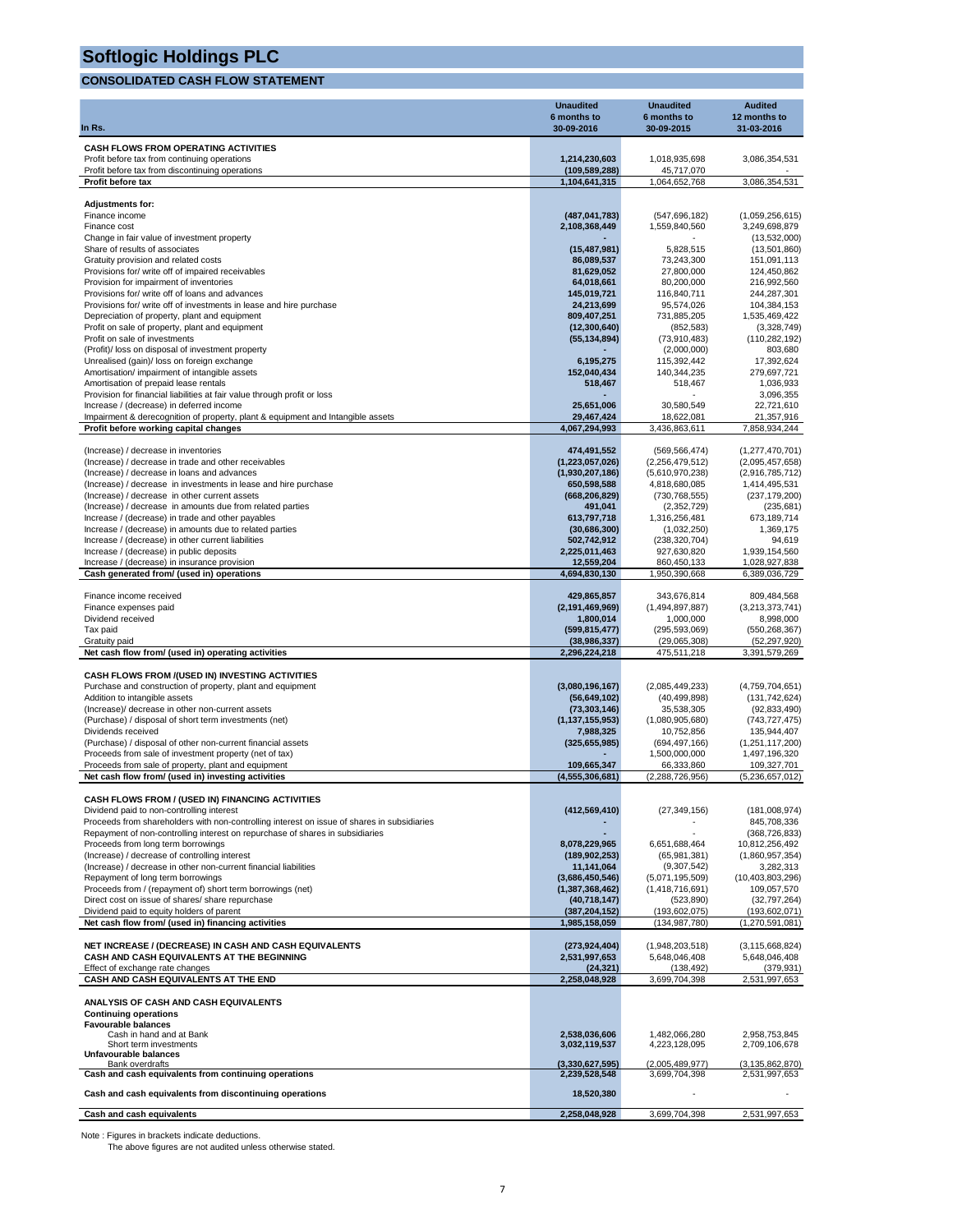## **CONSOLIDATED STATEMENT OF CHANGES IN EQUITY**

**GROUP**

|                                                                                    |                          |                           |                               |                                           | Attributable to equity holders of the parent |                                  |                          |                                   |                           |                          |                              |                 |
|------------------------------------------------------------------------------------|--------------------------|---------------------------|-------------------------------|-------------------------------------------|----------------------------------------------|----------------------------------|--------------------------|-----------------------------------|---------------------------|--------------------------|------------------------------|-----------------|
| In Rs.                                                                             | <b>Stated</b><br>capital | <b>Treasury</b><br>shares | <b>Revaluation</b><br>reserve | <b>Exchange</b><br>translation<br>reserve | Available-for-<br>sale reserve               | <b>Statutory</b><br>reserve fund | Other<br>reserves        | <b>Cash flow</b><br>hedge reserve | <b>Revenue</b><br>reserve | <b>Total</b>             | Non-controlling<br>interests | Total<br>equity |
| As at 01 April 2016                                                                | 5,089,000,000            | (55, 921, 185)            | 3,754,705,394                 | (38, 314, 379)                            | (575, 351, 439)                              | 190,324,200                      | (502,065,112)            | (106, 709, 772)                   | 1,643,838,961             | 9,399,506,668            | 8,046,845,071                | 17,446,351,739  |
| Profit for the period                                                              |                          |                           |                               |                                           |                                              |                                  |                          |                                   | 195,585,418               | 195,585,418              | 594,026,297                  | 789,611,715     |
| Other Comprehensive income                                                         |                          | $\overline{\phantom{a}}$  | (4,675,761)                   | (1, 149, 369)                             | (2,844,296)                                  | $\sim$                           | $\overline{\phantom{a}}$ | (12, 346, 374)                    | $\overline{\phantom{a}}$  | (21, 015, 800)           | 176,297,630                  | 155,281,830     |
| <b>Total Comprehensive income</b>                                                  |                          | $\overline{\phantom{a}}$  | (4,675,761)                   | (1, 149, 369)                             | (2,844,296)                                  |                                  | $\overline{a}$           | (12, 346, 374)                    | 195,585,418               | 174,569,618              | 770,323,927                  | 944,893,545     |
| Dividend paid                                                                      | $\sim$                   | $\overline{\phantom{a}}$  | $\sim$                        | $\overline{\phantom{a}}$                  |                                              |                                  |                          | $\overline{\phantom{a}}$          | (387, 204, 152)           | (387, 204, 152)          |                              | (387, 204, 152) |
| Direct cost on issue of shares                                                     |                          |                           |                               |                                           |                                              |                                  |                          | $\sim$                            | (18,978,120)              | (18,978,120)             | (21,740,027)                 | (40, 718, 147)  |
| Transfer to reserve fund<br>Acquisitions, disposals and changes in non-controlling |                          |                           |                               |                                           | $\overline{a}$                               | 37,062,002                       |                          | $\overline{\phantom{a}}$          | (37,062,002)              |                          |                              |                 |
| interest                                                                           |                          |                           |                               |                                           |                                              | $\overline{\phantom{a}}$         | 30,025,387               |                                   |                           | 30,025,387               | (219, 932, 416)              | (189, 907, 029) |
| Subsidiary dividend to non-controlling interest                                    |                          |                           |                               |                                           |                                              |                                  |                          |                                   |                           | $\overline{\phantom{a}}$ | (412, 569, 410)              | (412,569,410)   |
| As at 30 September 2016                                                            | 5,089,000,000            | (55, 921, 185)            | 3,750,029,633                 | (39, 463, 748)                            | (578, 195, 735)                              | 227,386,202                      | (472, 039, 725)          | (119,056,146)                     | 1,396,180,105             | 9,197,919,401            | 8,162,927,145                | 17,360,846,546  |

| As at 01 April 2015                                                | 5,089,000,000 | (55, 921, 185) | 1,636,375,397            | (26, 775, 781) | 200,328,059     | 116,532,044 | (502, 197, 708) |        | 167,195,634   | 7,624,536,460            | 8,157,436,153   | 15,781,972,613  |
|--------------------------------------------------------------------|---------------|----------------|--------------------------|----------------|-----------------|-------------|-----------------|--------|---------------|--------------------------|-----------------|-----------------|
| Profit for the period                                              |               |                |                          |                |                 |             |                 |        | 199,681,130   | 199,681,130              | 485,711,262     | 685,392,392     |
| Other Comprehensive income                                         |               |                |                          | 6,982,575      | (251, 431, 922) |             |                 |        |               | (244, 449, 347)          | (315, 959, 752) | (560, 409, 099) |
| <b>Total Comprehensive income</b>                                  | $\sim$        |                | $\overline{\phantom{a}}$ | 6,982,575      | (251, 431, 922) |             |                 | $\sim$ | 199,681,130   | (44, 768, 217)           | 169,751,510     | 124,983,293     |
| Dividend paid                                                      |               |                |                          |                |                 |             |                 |        | (193,602,075) | (193, 602, 075)          |                 | (193, 602, 075) |
| Direct cost on issue of shares                                     |               |                |                          |                |                 |             |                 |        | (522, 993)    | (522, 993)               | (898)           | (523, 891)      |
| Transfer to reserve fund                                           |               |                |                          |                |                 | 25,033,369  |                 |        | (25,033,369)  |                          |                 |                 |
| Acquisitions, disposals and changes in non-controlling<br>interest |               |                |                          |                |                 | $\sim$      | (38,918,146)    |        |               | (38,918,146)             | (27,063,235)    | (65,981,381)    |
| Subsidiary dividend to non-controlling interest                    |               |                |                          |                |                 |             |                 |        |               | $\overline{\phantom{a}}$ | (27, 349, 155)  | (27, 349, 155)  |
| As at 30 September 2015                                            | 5,089,000,000 | (55, 921, 185) | 1,636,375,397            | (19,793,206)   | (51, 103, 863)  | 141,565,413 | (541, 115, 854) |        | 1,147,718,327 | 7,346,725,029            | 8,272,774,375   | 15,619,499,404  |

Note : Figures in brackets indicate deductions.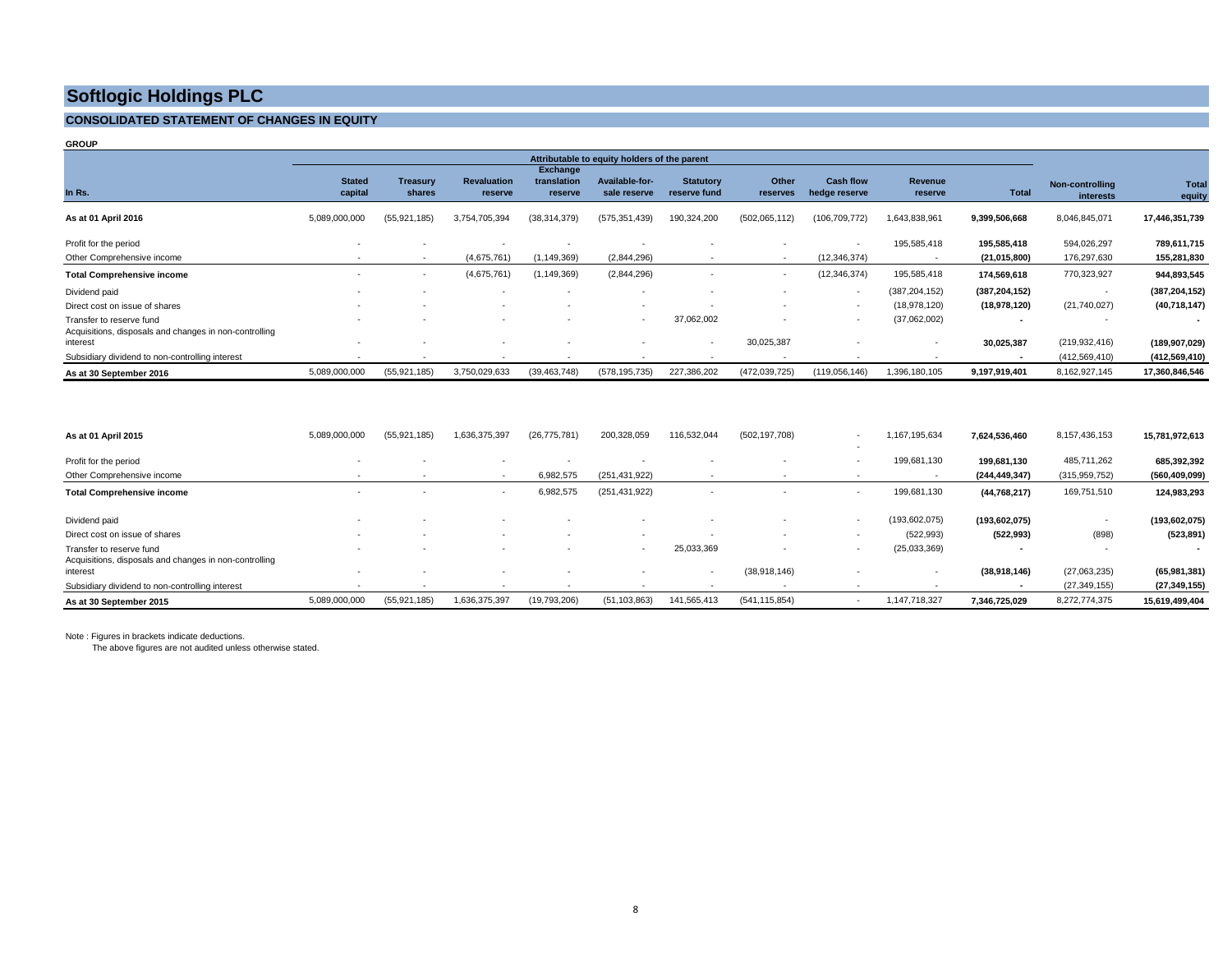## **COMPANY INCOME STATEMENT**

| In Rs.                                      | <b>Unaudited</b><br>6 months to<br>30-09-2016 | <b>Unaudited</b><br>6 months to<br>30-09-2015 | Change<br>as a<br>% | <b>Unaudited</b><br>3 months to<br>30-09-2016 | <b>Unaudited</b><br>3 months to<br>30-09-2015 | Change<br>as a<br>% | <b>Audited</b><br>12 months to<br>31-03-2016 |
|---------------------------------------------|-----------------------------------------------|-----------------------------------------------|---------------------|-----------------------------------------------|-----------------------------------------------|---------------------|----------------------------------------------|
| Revenue                                     | 309,806,431                                   | 295,469,716                                   | 4.85                | 153,569,538                                   | 147,785,316                                   | 3.91                | 600,385,932                                  |
| Cost of sales                               | (96, 295, 823)                                | (87,050,622)                                  | 10.62               | (47, 532, 064)                                | (44, 495, 370)                                | 6.82                | (179, 629, 772)                              |
| <b>Gross profit</b>                         | 213,510,608                                   | 208,419,094                                   | 2.44                | 106,037,474                                   | 103,289,946                                   | 2.66                | 420,756,160                                  |
| Dividend income                             | 374,543,387                                   | 146,473,425                                   | 155.71              | 127,034,624                                   | 145,297,168                                   | (12.57)             | 1,169,827,933                                |
| Other operating income                      | 1,102,927,409                                 | 12,498,918                                    | 8,724.18            | 2,692,601                                     | 7,651,495                                     | (64.81)             | 719,453,832                                  |
| Administrative expenses                     | (296, 880, 947)                               | (157, 523, 262)                               | 88.47               | (122, 919, 012)                               | (77, 928, 106)                                | 57.73               | (385, 586, 997)                              |
| <b>Results from operating activities</b>    | 1,394,100,457                                 | 209,868,175                                   | 564.27              | 112,845,687                                   | 178,310,503                                   | (36.71)             | 1,924,450,928                                |
| Finance income                              | 386,133,909                                   | 152,644,076                                   | 152.96              | 203,675,699                                   | 77,807,480                                    | 161.77              | 359,796,925                                  |
| Finance expenses                            | (918,071,750)                                 | (553, 102, 403)                               | 65.99               | (506, 286, 195)                               | (280, 863, 824)                               | 80.26               | (1,220,414,677)                              |
| Net finance cost                            | (531, 937, 841)                               | (400, 458, 327)                               | 32.83               | (302, 610, 496)                               | (203, 056, 344)                               | 49.03               | (860, 617, 752)                              |
| Change in fair value of investment property |                                               |                                               |                     |                                               |                                               |                     | 95,383,063                                   |
| Profit/ (loss) before tax                   | 862,162,616                                   | (190, 590, 152)                               | 552.36              | (189, 764, 809)                               | (24, 745, 841)                                | 666.86              | 1,159,216,239                                |
| Tax expense                                 | (15,000,000)                                  | (4,000,000)                                   | 275.00              | (2,500,000)                                   | (2,000,000)                                   | 25.00               | (127, 446, 638)                              |
| Profit/ (loss) for the period               | 847,162,616                                   | (194, 590, 152)                               | 535.36              | (192, 264, 809)                               | (26, 745, 841)                                | 618.86              | 1,031,769,601                                |

Note : Figures in brackets indicate deductions.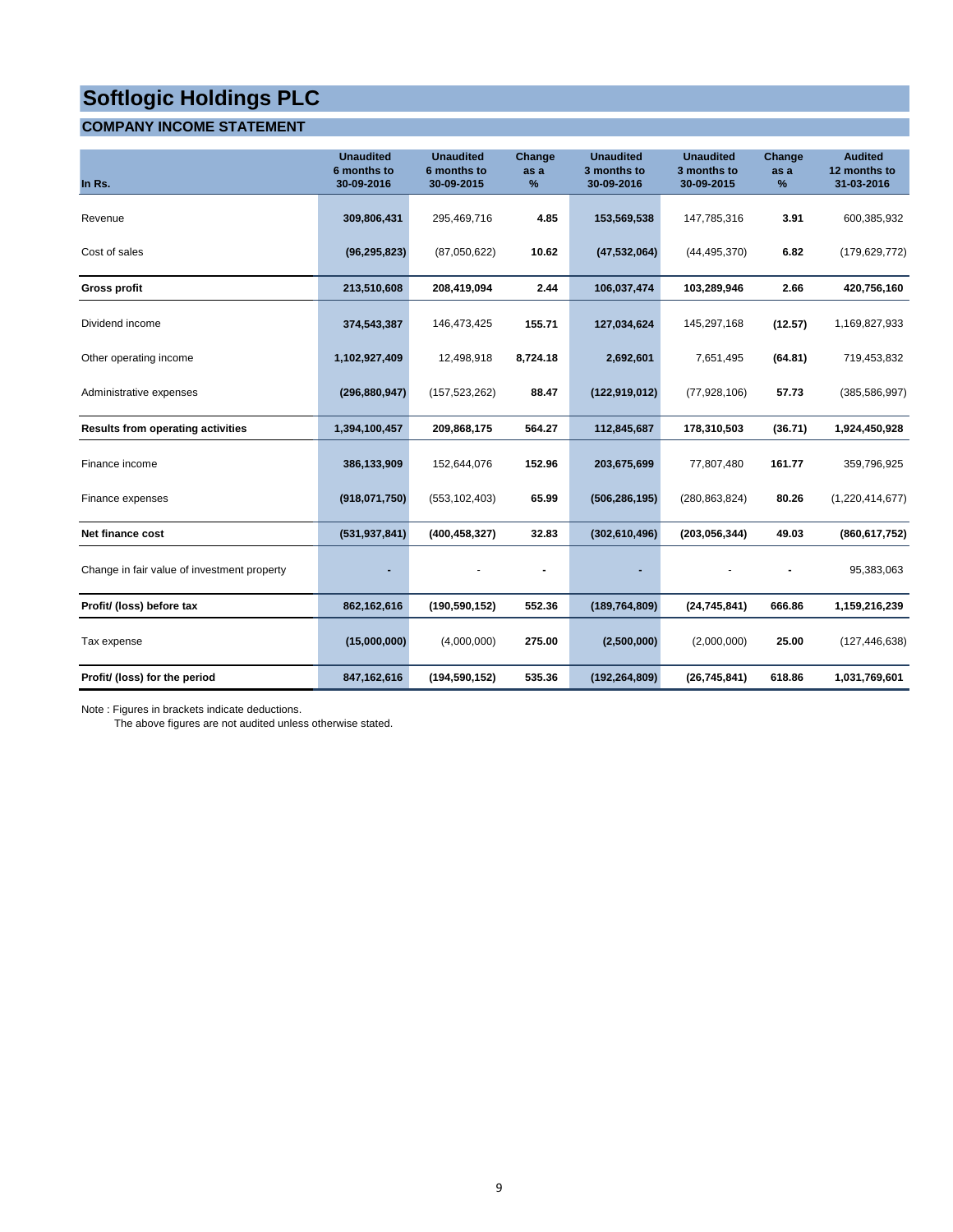## **COMPANY INCOME STATEMENT**

| In Rs.                                                                                                               | <b>Unaudited</b><br>6 months to<br>30-09-2016 | <b>Unaudited</b><br>6 months to<br>30-09-2015 | Change<br>as a<br>% | <b>Unaudited</b><br>3 months to<br>30-09-2016 | <b>Unaudited</b><br>3 months to<br>30-09-2015 | Change<br>as a<br>$\%$ | <b>Audited</b><br>12 months to<br>31-03-2016 |
|----------------------------------------------------------------------------------------------------------------------|-----------------------------------------------|-----------------------------------------------|---------------------|-----------------------------------------------|-----------------------------------------------|------------------------|----------------------------------------------|
| Profit/ (loss) for the period                                                                                        | 847,162,616                                   | (194, 590, 152)                               | 535.36              | (192, 264, 809)                               | (26, 745, 841)                                | 618.86                 | 1,031,769,601                                |
| Other comprehensive income                                                                                           |                                               |                                               |                     |                                               |                                               |                        |                                              |
| Other<br>comprehensive<br>income<br>be<br>not<br>to<br>reclassified to income statement in subsequent<br>periods     |                                               |                                               |                     |                                               |                                               |                        |                                              |
| Re-measurement gain/ (loss) on retirement benefits                                                                   |                                               |                                               |                     |                                               |                                               |                        | (7, 236, 739)                                |
| comprehensive income not to be<br>other<br>Tax on<br>reclassified<br>income statement in subsequent<br>to<br>periods |                                               |                                               |                     |                                               |                                               |                        | 2,026,286                                    |
| Other comprehensive loss for the period, net of tax                                                                  |                                               |                                               |                     |                                               |                                               |                        | (5,210,453)                                  |
| Total comprehensive income/ (loss) for the period, net<br>of tax                                                     | 847, 162, 616                                 | (194,590,152)                                 | (535.36)            | (192, 264, 809)                               | (26, 745, 841)                                | 618.86                 | 1,026,559,148                                |

Note : Figures in brackets indicate deductions.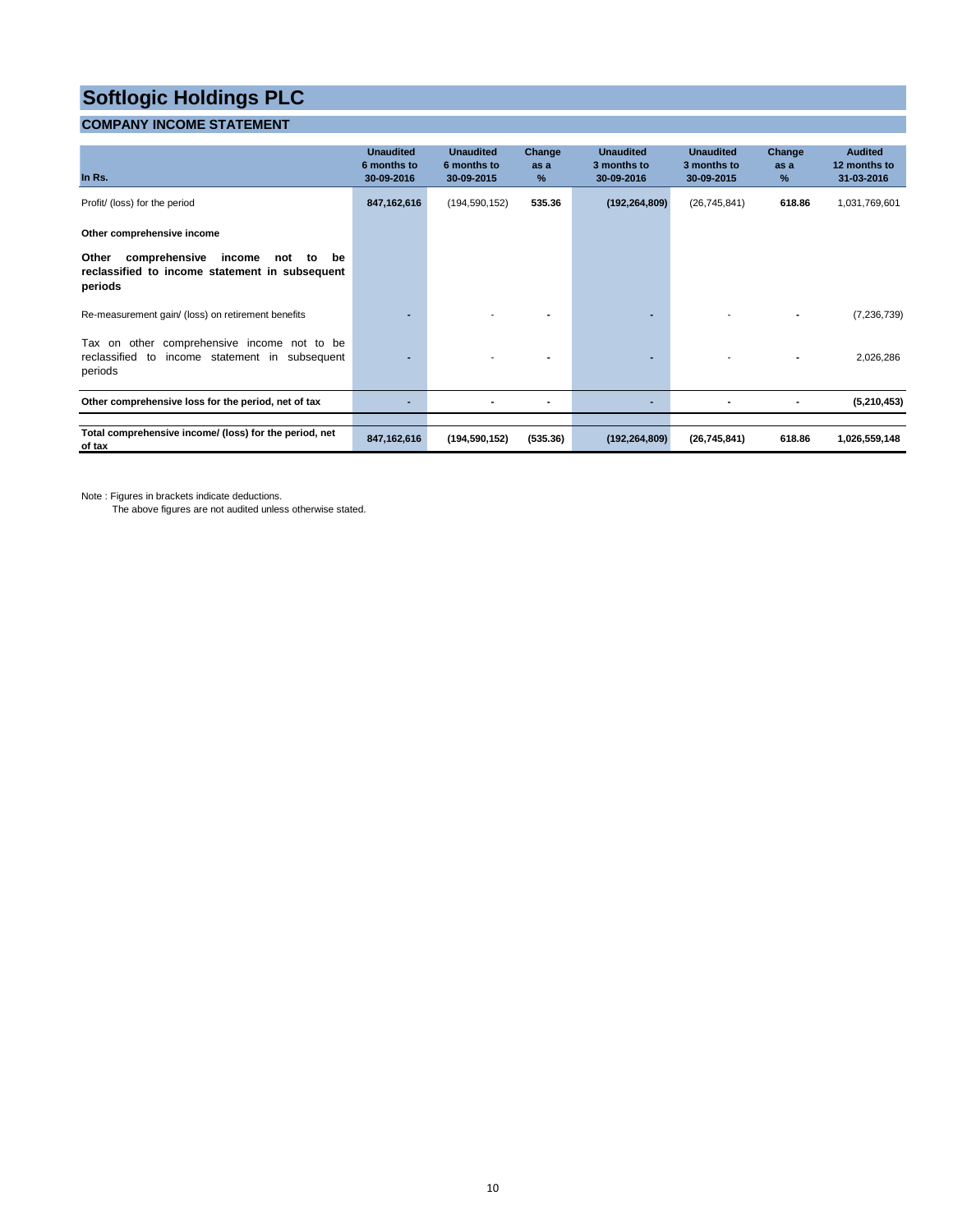## **COMPANY STATEMENT OF FINANCIAL POSITION**

|                                                     | <b>Unaudited</b>    | <b>Unaudited</b>    | <b>Audited</b>      |
|-----------------------------------------------------|---------------------|---------------------|---------------------|
| In Rs.                                              | as at<br>30-09-2016 | as at<br>30-09-2015 | as at<br>31-03-2016 |
| <b>ASSETS</b>                                       |                     |                     |                     |
| <b>Non-current assets</b>                           |                     |                     |                     |
| Property, plant and equipment                       | 189,660,153         | 138,978,320         | 130,772,378         |
| Investment property                                 | 547,208,683         | 442,641,386         | 546,500,000         |
| Intangible assets                                   | 2,871,250           | 4,295,754           | 2,510,822           |
| Investments in subsidiaries                         | 13,287,813,791      | 10,640,054,939      | 12,062,825,177      |
| Investments in associates                           | 11,000,000          | 11,000,000          | 11,000,000          |
| Other non-current financial assets                  | 2,076,867,245       | 1,277,946,624       | 468,957,025         |
| Deferred tax assets                                 |                     | 68,817,557          |                     |
|                                                     | 16,115,421,122      | 12,583,734,580      | 13,222,565,402      |
| <b>Current assets</b>                               |                     |                     |                     |
| Trade and other receivables                         | 123,713,255         | 271,114,127         | 251,924,055         |
| Amounts due from related parties                    | 4,877,339,140       | 4,034,588,191       | 5,183,549,885       |
| Other current assets                                | 56,041,181          | 41,657,906          | 45,288,342          |
| Short term investments                              | 1,482,032,670       | 1,473,911,726       | 2,110,363,247       |
| Cash in hand and at bank                            | 82,978,958          | 26,956,402          | 105,683,489         |
|                                                     | 6,622,105,204       | 5,848,228,352       | 7,696,809,018       |
| <b>Total assets</b>                                 | 22,737,526,326      | 18,431,962,932      | 20,919,374,420      |
|                                                     |                     |                     |                     |
| <b>EQUITY AND LIABILITIES</b>                       |                     |                     |                     |
| Equity attributable to equity holders of the parent |                     |                     |                     |
| Stated capital                                      | 5,089,000,000       | 5,089,000,000       | 5,089,000,000       |
| Revenue reserves                                    | 1,830,884,988       | 152,073,072         | 1,373,222,372       |
| <b>Total equity</b>                                 | 6,919,884,988       | 5,241,073,072       | 6,462,222,372       |
|                                                     |                     |                     |                     |
| <b>Non-current liabilities</b>                      |                     |                     |                     |
| Interest bearing borrowings                         | 7,550,322,986       | 5,794,329,128       | 4,533,628,353       |
| Deferred tax liabilities                            | 22,689,470          |                     | 22,689,470          |
| Employee benefit liabilities                        | 43,299,099          | 33,968,070          | 43,389,551          |
| Other non-current financial liabilities             | 165,000,000         | 165,000,000         | 165,000,000         |
|                                                     | 7,781,311,555       | 5,993,297,198       | 4,764,707,374       |
| <b>Current liabilities</b>                          |                     |                     |                     |
| Trade and other payables                            | 99,005,115          | 49,125,712          | 31,361,772          |
| Amounts due to related parties                      | 126,733,689         | 33,589,627          | 270,683,835         |
| Income tax liabilities                              | 51,662,162          | 4,000,000           | 36,662,162          |
| Other current financial liabilities                 | 5,533,780,139       | 4,193,666,435       | 6,727,193,704       |
| Current portion of interest bearing borrowings      | 2,099,666,407       | 2,785,074,981       | 2,354,816,617       |
| Other current liabilities                           | 22,947,993          | 13,927,456          | 30,333,590          |
| <b>Bank overdrafts</b>                              | 102,534,278         | 118,208,451         | 241,392,994         |
|                                                     | 8,036,329,783       | 7,197,592,662       | 9,692,444,674       |
| <b>Total equity and liabilities</b>                 | 22,737,526,326      | 18,431,962,932      | 20,919,374,420      |

Note : The above figures are not audited unless otherwise stated.

I certify that the financial statements comply with the requirements of the Companies Act No. 7 of 2007.

 *-sgd-*Group Chief Financial Officer

The Board of Directors is responsible for the preparation and presentation of these financial statements.

| -sgd-    | -sgd-    |
|----------|----------|
| Chairman | Director |
|          |          |

15 November 2016 Colombo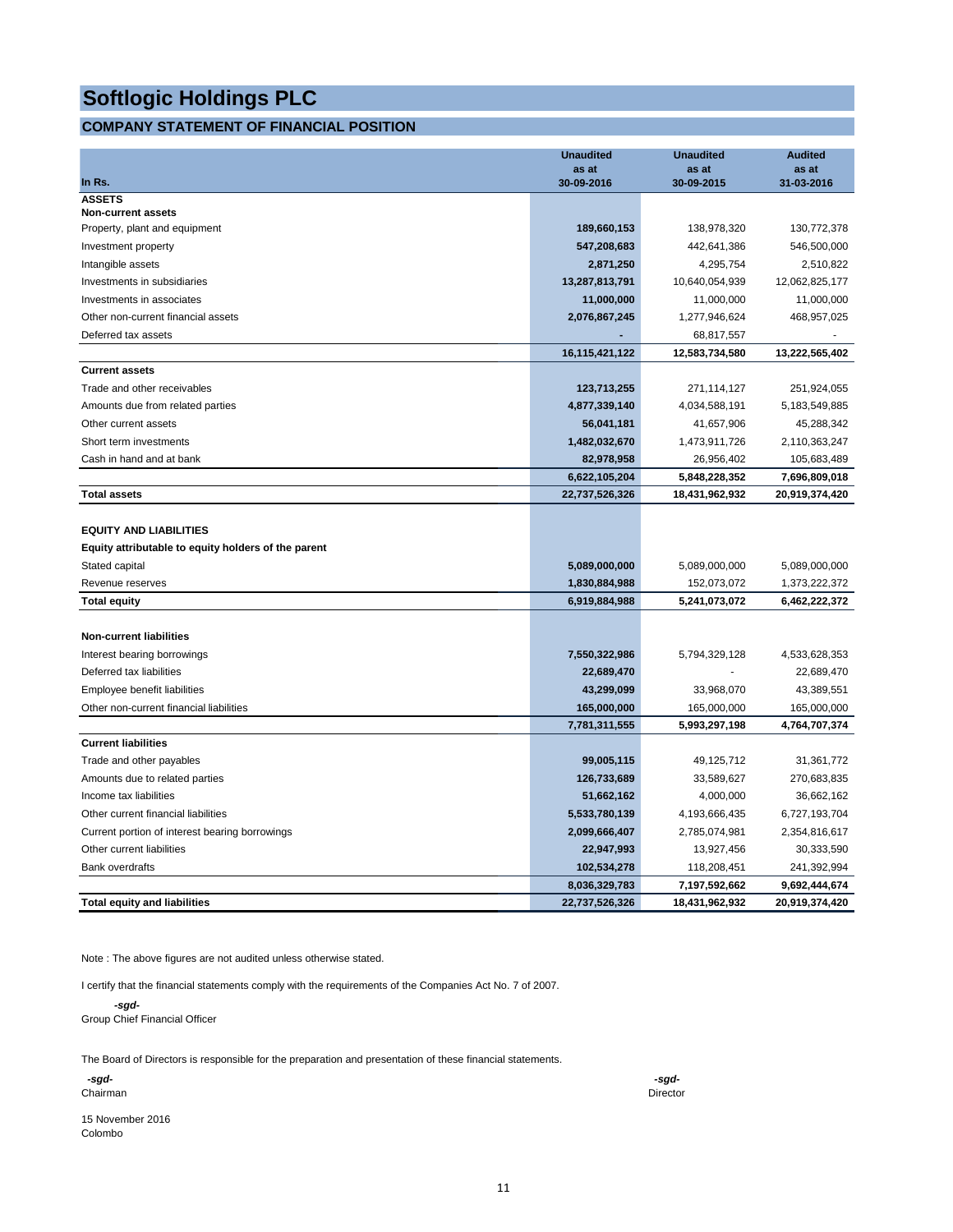## **COMPANY STATEMENT OF CASH FLOW**

|                                                                                                      | <b>Unaudited</b><br>6 months to | <b>Unaudited</b><br>6 months to   | <b>Audited</b><br>12 months to    |
|------------------------------------------------------------------------------------------------------|---------------------------------|-----------------------------------|-----------------------------------|
| In Rs.                                                                                               | 30-09-2016                      | 30-09-2015                        | 31-03-2016                        |
| <b>CASH FLOWS FROM OPERATING ACTIVITIES</b>                                                          |                                 |                                   |                                   |
| Profit/ (loss) before tax                                                                            | 862,162,616                     | (190, 590, 152)                   | 1,159,216,239                     |
|                                                                                                      |                                 |                                   |                                   |
| <b>Adjustments for:</b>                                                                              |                                 |                                   |                                   |
| Finance income                                                                                       | (386, 133, 909)                 | (152, 644, 076)                   | (359, 796, 925)                   |
| Dividend income                                                                                      | (374, 543, 387)                 | (146, 473, 425)                   | (1, 169, 827, 933)                |
| Finance costs                                                                                        | 918,071,750                     | 553,102,403                       | 1,220,414,677                     |
| Change in fair value of investment property                                                          |                                 |                                   | (95, 383, 063)                    |
| Gratuity provision and related costs                                                                 | 4,431,762                       | 3,572,604                         | 6,988,842                         |
| Provision for impairment of receivables                                                              | 41,666,665<br>54,008,330        | 16,666,668                        | 91,737,770                        |
| Provisions for/ write off of impaired investments<br>Depreciation of property, plant and equipment   | 13,325,108                      | 9,981,433                         | 21,199,039                        |
| Profit on sale of property, plant and equipment                                                      | (5,366,041)                     | (900, 627)                        | 63,245                            |
| Profit on sale of investments                                                                        | (1,097,248,468)                 |                                   | (700, 929, 730)                   |
| Amortisation / impairment of intangible assets                                                       | 1,885,104                       | 561,711                           | 2,346,643                         |
| Impairment & derecognition of property, plant & equipment                                            |                                 | 30,638                            | 142,878                           |
| Profit before working capital changes                                                                | 32,259,530                      | 93,307,177                        | 176,171,682                       |
|                                                                                                      |                                 |                                   |                                   |
| (Increase) / decrease in trade and other receivable<br>(Increase) / decrease in other current assets | 86,544,135                      | (46,056,203)                      | (10, 199, 464)                    |
| (Increase) / decrease in amount due from related parties                                             | (7,979,661)<br>(1,454,199,474)  | (18, 978, 687)<br>(1,739,442,986) | (23, 564, 241)<br>(2,893,042,004) |
| Increase / (decrease) in trade and other payables                                                    | 67,643,343                      | 19,594,362                        | 26,354,760                        |
| Increase / (decrease) in amount due to related parties                                               | (143,950,146)                   | (459, 331, 339)                   | 122,678,201                       |
| Increase / (decrease) in other current liabilities                                                   | (7, 385, 596)                   | (10,081,882)                      | 6,324,253                         |
| Cash generated from / (used in) operations                                                           | (1,427,067,869)                 | (2, 160, 989, 558)                | (2,595,276,813)                   |
|                                                                                                      |                                 |                                   |                                   |
| Finance income received                                                                              | 366,964,486                     | 149,940,730                       | 370,641,133                       |
| Finance expenses paid                                                                                | (890, 938, 339)                 | (547, 031, 149)                   | (1,209,603,618)                   |
| Dividend received                                                                                    | 374,543,387                     | 146,473,425                       | 169,648,939                       |
| Tax paid                                                                                             | (2,773,179)                     | (955, 118)                        |                                   |
| Gratuity paid/ transfers                                                                             | (4,522,214)                     | (274, 264)                        | (1,505,761)                       |
| Net cash flow from / (used in) operating activities                                                  | (1,583,793,728)                 | (2,412,835,934)                   | (3,266,096,120)                   |
| <b>CASH FLOWS FROM /(USED IN) INVESTING ACTIVITIES</b>                                               |                                 |                                   |                                   |
| Purchase and construction of property, plant and equipment                                           | (35, 394, 717)                  | (2, 148, 603)                     | (10,902,646)                      |
| Addition to investment property                                                                      | (708,683)                       |                                   | (8,475,551)                       |
| Addition to intangible assets                                                                        | (2, 245, 532)                   | (3, 133, 957)                     | (3, 133, 957)                     |
| (Purchase) / disposal of other non current financial assets                                          |                                 |                                   | 808,990,523                       |
| Increase in interest in subsidiaries                                                                 | (1, 184, 954, 296)              | (47, 154, 767)                    | (1,838,945,320)                   |
| Proceeds from disposal of controlling interest                                                       | 1,153,205,820                   |                                   | 1,979,727,343                     |
| Proceeds from sale of property, plant and equipment                                                  | 17,235,875                      | 14,712,664                        | 18,758,978                        |
| Net cash flow from/ (used in) investing activities                                                   | (52, 861, 533)                  | (37, 724, 663)                    | 946,019,370                       |
| <b>CASH FLOWS FROM / (USED IN) FINANCING ACTIVITIES</b>                                              |                                 |                                   |                                   |
| Proceeds from long term borrowings                                                                   |                                 |                                   |                                   |
|                                                                                                      | 4,507,140,407                   | 2,215,080,660                     | 2,524,765,770                     |
| Repayment of long term borrowings                                                                    | (1,821,417,396)                 | (1,822,283,893)                   | (3,845,522,243)                   |
| Proceeds from / (repayment of) short term borrowings (net)                                           | (1, 193, 413, 565)              | 2,067,667                         | 2,535,594,936                     |
| (Increase) / decrease in other non-current financial liabilities                                     |                                 |                                   | (344, 915, 332)                   |
| Dividend paid to equity holders of parent                                                            | (389, 500, 000)                 | (194, 750, 000)                   | (194, 750, 000)                   |
| Net cash flow from/ (used in ) financing activities                                                  | 1,102,809,446                   | 200,114,434                       | 675,173,131                       |
|                                                                                                      |                                 |                                   |                                   |
| NET INCREASE / (DECREASE) IN CASH AND CASH EQUIVALENTS                                               | (533, 845, 815)                 | (2,250,446,163)                   | (1,644,903,619)                   |
| CASH AND CASH EQUIVALENTS AT THE BEGINNING                                                           | 514,290,495                     | 2,159,194,114                     | 2,159,194,114                     |
| <b>CASH AND CASH EQUIVALENTS AT THE END</b>                                                          | (19,555,320)                    | (91,252,049)                      | 514,290,495                       |
|                                                                                                      |                                 |                                   |                                   |
| ANALYSIS OF CASH AND CASH EQUIVALENTS                                                                |                                 |                                   |                                   |
| <b>Favourable balances</b>                                                                           |                                 |                                   |                                   |
| Cash in hand and at bank                                                                             | 82,978,958                      | 26,956,402                        | 105,683,489                       |
| Short term investments                                                                               |                                 |                                   | 650,000,000                       |
| Unfavourable balances                                                                                |                                 |                                   |                                   |
| <b>Bank overdrafts</b>                                                                               | (102, 534, 278)                 | (118, 208, 451)                   | (241,392,994)                     |
| Cash and cash equivalents                                                                            | (19,555,320)                    | (91,252,049)                      | 514,290,495                       |

Note : Figures in brackets indicate deductions.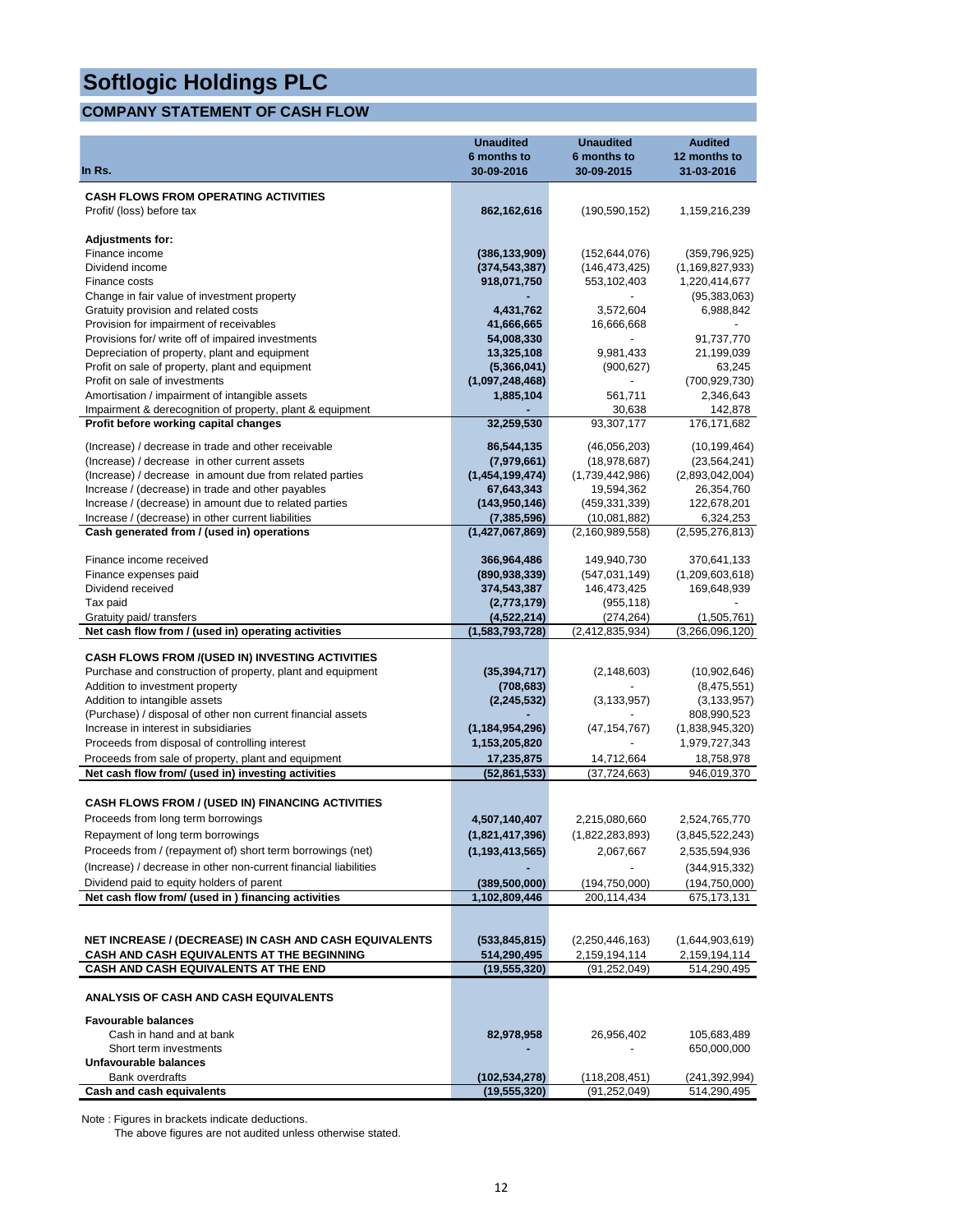## **COMPANY STATEMENT OF CHANGES IN EQUITY**

## **COMPANY**

|                                   | <b>Stated</b> | <b>Revenue</b>  | <b>Total</b>    |
|-----------------------------------|---------------|-----------------|-----------------|
| In Rs.                            | capital       | reserve         |                 |
| As at 01 April 2016               | 5,089,000,000 | 1,373,222,372   | 6,462,222,372   |
| Profit for the period             |               | 847,162,616     | 847,162,616     |
| <b>Total comprehensive income</b> |               | 847,162,616     | 847, 162, 616   |
| Dividend paid                     | ٠             | (389,500,000)   | (389,500,000)   |
| As at 30 September 2016           | 5,089,000,000 | 1,830,884,988   | 6,919,884,988   |
|                                   |               |                 |                 |
| As at 01 April 2015               | 5,089,000,000 | 541,413,224     | 5,630,413,224   |
| Loss for the period               | ٠             | (194, 590, 152) | (194, 590, 152) |
| <b>Total comprehensive income</b> | ۰             | (194,590,152)   | (194, 590, 152) |
| Dividend paid                     |               | (194, 750, 000) | (194, 750, 000) |
| As at 30 September 2015           | 5,089,000,000 | 152,073,072     | 5,241,073,072   |

Note : Figures in brackets indicate deductions.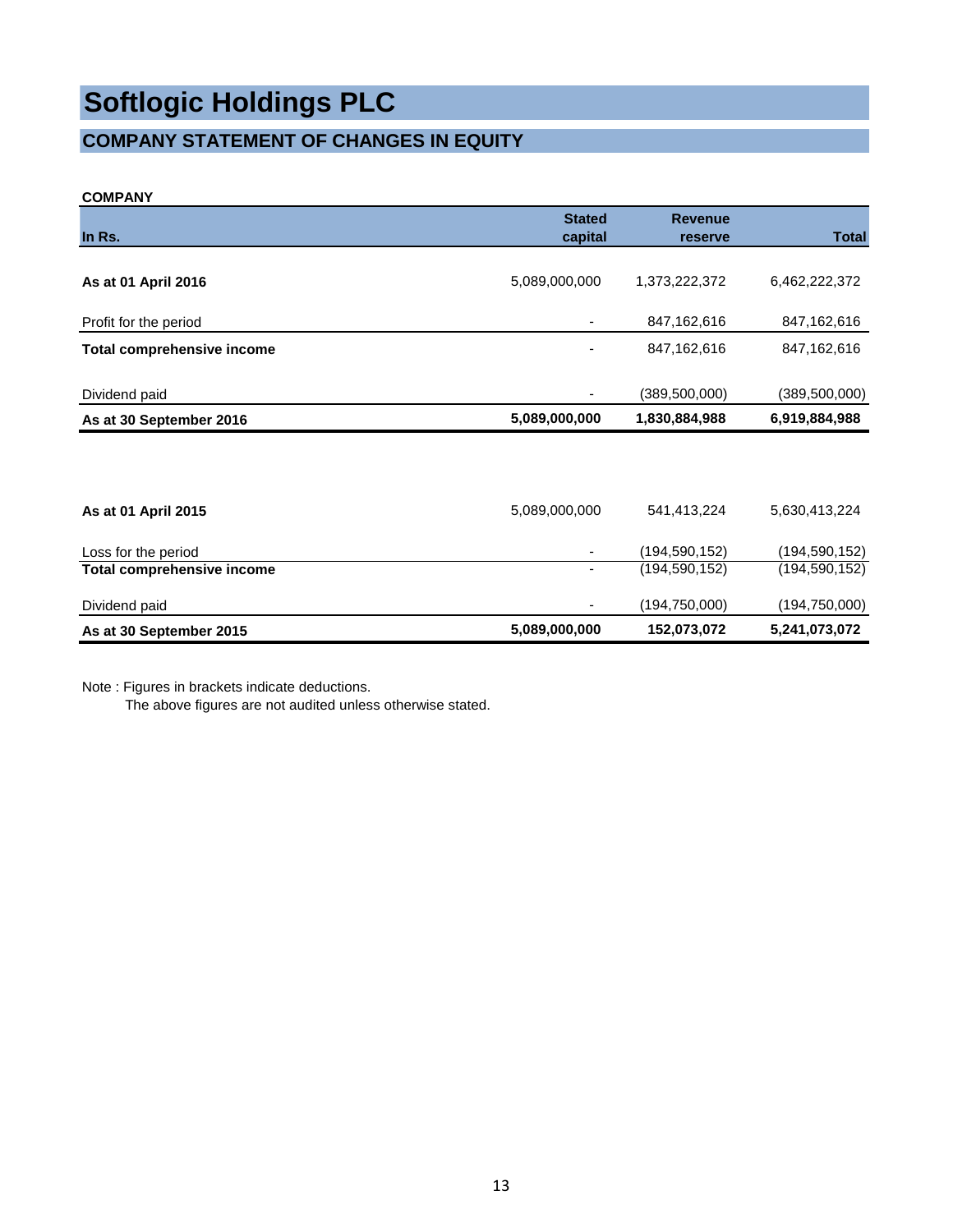## **NOTES TO THE FINANCIAL STATEMENTS**

#### **OPERATING SEGMENT INFORMATION**

| <b>REVENUE AND PROFIL</b>                                  | <b>Information Technology</b> |                 |                | Leisure       | Retail         |               | <b>Auto Mobiles</b> |                | <b>Financial Services</b> |                      | <b>Healthcare Services</b> |                      | <b>Others</b> |                   | Group                     |                    |
|------------------------------------------------------------|-------------------------------|-----------------|----------------|---------------|----------------|---------------|---------------------|----------------|---------------------------|----------------------|----------------------------|----------------------|---------------|-------------------|---------------------------|--------------------|
| For the six months ended 30 September                      | 2016                          | 2015            | 2016           | 2015          | 2016           | 2015          | 2016                | 2015           | 2016                      | 2015                 | 2016                       | 2015                 | 2016          | 2015              | 2016                      | 2015               |
| <b>Continuing operations</b>                               |                               |                 |                |               |                |               |                     |                |                           |                      |                            |                      |               |                   |                           |                    |
| Revenue                                                    |                               |                 |                |               |                |               |                     |                |                           |                      |                            |                      |               |                   |                           |                    |
| Total revenue                                              | 9.678.445.476                 | 8.242.440.084   | 462.471.617    | 408.183.199   | 9.932.447.139  | 8.985.616.217 | 878.054.929         | 570.690.429    | 4.328.754.507             | 3.669.917.473        | 5.105.290.530              | 4.709.484.984        | 322.571.439   | 304.099.116       | 30.708.035.637            | 26.890.431.502     |
| Inter group                                                | (479.679.224)                 | (724.084.676)   | (64,271,328    | (66,683,518)  | (330, 181, 598 | (253,647.95)  | (98.267.663         | (31.827.559)   | (10.399.269)              | (26.693.327)         |                            |                      | (316,725,050  | (297.235.341)     | (1.299.524.132)           | (1.400.172.374)    |
| <b>Total external revenue</b>                              | 9,198,766,252                 | 7,518,355,408   | 398,200,289    | 341,499,681   | 9,602,265,541  | 8,731,968,264 | 779,787,266         | 538.862.870    | 4,318,355,238             | 3.643.224.146        | 5,105,290,530              | 4,709,484,984        | 5,846,389     | 6.863.775         | 29,408,511,505            | 25,490,259,128     |
|                                                            |                               |                 |                |               |                |               |                     |                |                           |                      |                            |                      |               |                   |                           |                    |
| Operating profit/ (loss)                                   | 433.511.609                   | 487.551.578     | (31, 448, 704) | (46.378.386)  | 1.010.182.020  | 784.708.921   | (9,824,137)         | (3.221.090)    | 565.576.163               | 736.719.455          | 983,747,705                | 1.028.162.056        | (47,987,350   | (14.772.117)      | 2.903.757.306             | 2.972.770.417      |
|                                                            |                               |                 |                |               |                |               |                     |                |                           |                      |                            |                      |               |                   |                           |                    |
| Finance income                                             | 12.084.466                    | 3.431.981       | 3.962.059      | 5.431.187     | 37,446,947     | 12.059.460    | 51.041              | 110.425        | 336,784,780               | 398.566.175          | 9.941.322                  | 34.790.695           | 11.960.816    | 2.213.363         | 412.231.431               | 456,603,286        |
| Finance cost                                               | (182, 443, 596)               | (146, 527, 753) | (68, 045, 413) | (87.947.413)  | (677.809.476)  | (475.908.702) | (76, 221, 115)      | (40, 512, 987) | (105, 765, 693)           | (59.157.412)         | (394.950.078)              | (287.765.654)        | (599.451.540) | (457.996.466)     | (2.104.686.911            | (1, 555, 816, 387) |
| Share of results of associates                             |                               |                 |                |               |                |               |                     |                |                           |                      |                            |                      | 15,487,981    | 5.828.515         | 15,487.981                | 5.828.515          |
| Change in insurance contract liabilities                   |                               |                 |                |               |                |               |                     |                | (12,559,204)              | (860 450 133)        |                            |                      |               |                   | (12,559,204)              | (860.450.133)      |
| Profit/ (loss) before taxation                             | 263.152.479                   | 344,455,806     | (95,532,058    | (128.894.612) | 369.819.491    | 320.859.679   | (85.994.211)        | (43.623.652)   | 784.036.046               | 215.678.085          | 598.738.949                | 775.187.097          | (619,990,093  | (464.726.705)     | 1.214.230.603             | 1,018,935,698      |
|                                                            |                               |                 |                |               |                |               |                     |                |                           |                      |                            |                      |               |                   |                           |                    |
| Taxation                                                   | (63,007,728)                  | (90.653.744)    | (1.285.887     | (4.065.407)   | (112.271.417)  | (90.486.359)  | (5.847.511          | (6.492.313)    | (77,662,617               | (39.953.589)         | (13,454,560)               | (116.211.646)        | (40.083.172)  | (26.036.801)      | (313.612.892)             | (373,899,859)      |
|                                                            |                               |                 |                |               |                |               |                     |                |                           |                      |                            |                      |               |                   |                           |                    |
| Profit/ (loss) from continuing operations                  | 200.144.751                   | 253.802.062     | (96,817,945    | (132.960.019) | 257.548.074    | 230.373.320   | (91.841.722         | (50.115.965)   | 706.373.429               | 175.724.496          | 585.284.389                | 658.975.451          | (660.073.265  | (490.763.506)     | 900.617.711               | 645.035.839        |
|                                                            |                               |                 |                |               |                |               |                     |                |                           |                      |                            |                      |               |                   |                           |                    |
|                                                            |                               |                 |                |               |                |               |                     |                |                           |                      |                            |                      |               |                   |                           |                    |
| Profit/ (loss) for the period from discontinuing operation |                               |                 |                |               |                |               |                     |                | (111.005.996)             | 40.356.553           |                            |                      |               |                   | (111.005.996)             | 40.356.553         |
|                                                            |                               | 253.802.062     | (96.817.945)   |               |                |               |                     |                |                           |                      | 585.284.389                | 658.975.451          |               |                   | 789.611.715               |                    |
| Profit/ (loss) after taxation                              | 200.144.751                   |                 |                | (132.960.019) | 257.548.074    | 230.373.320   | (91.841.722)        | (50.115.965)   | 595.367.433               | 216.081.049          |                            |                      | (660.073.265) | (490.763.506)     |                           | 685.392.392        |
|                                                            |                               |                 |                |               |                |               |                     |                |                           |                      |                            |                      |               |                   |                           |                    |
| Depreciation of property, plant & equipment (PPE)          | 35.691.332                    | 31.961.695      | 89.402.622     | 85,666,556    | 182.921.239    | 170.828.640   | 19,467,394          | 17.977.617     | 87.500.358                | 71.945.524           | 380.974.417                | 343,406,078          | 13,449,888    | 10.099.095        | 809.407.250               | 731.885.205        |
| Amortisation of lease rentals paid in advance              | . .                           | $\sim$          |                |               | . .            | $\sim$        |                     |                | - 33                      |                      | 518,467                    |                      | <b>COL</b>    |                   | 518,467                   | 518,467            |
| Amortisation of intangible assets                          | 29,699,199                    | 8.194.538       | 7.554.466      | 23.880.427    | 30.034.685     | 29,186,620    |                     | $\sim$         | 78,606,041                | $\sim$<br>74.260.000 | 4.260.939                  | 518,467<br>4.260.940 | 1.885.104     | $\sim$<br>561.710 |                           | 140.344.235        |
| Retirement benefit obligations and related cost            | 10.780.771                    | 9,870,290       | 2.587.707      | 3,744,000     | 16,494,919     | 10.906.273    | 934.397             | . .<br>955,588 | 12.415.311                | 11.079.873           | 38.393.136                 | 32.971.284           | 4.483.296     | 3.715.992         | 152.040.434<br>86.089.537 | 73.243.300         |
| Purchase and construction of PPE                           | 28,426,012                    | 13,559,123      | 1.716.608.167  | 1,022,997,230 | 295.971.055    | 715,190,879   | 12.161.312          | 14,858,116     | 62.558.011                | 127,740,752          | 960.870.743                | 391.055.787          | 84.805.898    | 2.224.223         | 3,161,401,198             | 2,287,626,110      |
|                                                            |                               |                 |                |               |                |               |                     |                |                           |                      |                            |                      |               |                   |                           |                    |
| Additions to intangible assets                             | 35.602.598                    | 5.797.378       | 208,800        | 6,405,486     | 16.652.847     | 13.918.097    | $\sim$              |                | 1.939.325                 | 11.244.980           | .                          |                      | 2.245.532     | 3.133.957         | 56.649.102                | 40.499.898         |

| <b>REVENUE AND PROFIT</b>                                  |                | <b>Information Technology</b> |                | Leisure                  | Retail                   |                          | <b>Auto Mobiles</b> |                |                           | <b>Financial Services</b> | <b>Healthcare Services</b> |                 | <b>Others</b> |                 | Group           |                 |
|------------------------------------------------------------|----------------|-------------------------------|----------------|--------------------------|--------------------------|--------------------------|---------------------|----------------|---------------------------|---------------------------|----------------------------|-----------------|---------------|-----------------|-----------------|-----------------|
| For the three months ended 30 September                    | 2016           | 2015                          | 2016           | 2015                     | 2016                     | 2015                     | 2016                | 2015           | 2016                      | 2015                      | 2016                       | 2015            | 2016          | 2015            | 2016            | 2015            |
| <b>Continuing operations</b>                               |                |                               |                |                          |                          |                          |                     |                |                           |                           |                            |                 |               |                 |                 |                 |
| Revenue                                                    |                |                               |                |                          |                          |                          |                     |                |                           |                           |                            |                 |               |                 |                 |                 |
| Total revenue                                              | 4.951.917.577  | 4.224.235.414                 | 263,368,070    | 240.168.781              | 5.006.475.048            | 4.476.674.558            | 410.564.753         | 262.672.647    | 2.197.475.910             | 1.844.044.444             | 2.684.392.748              | 2.395.696.934   | 159.426.258   | 152.008.916     | 15.673.620.364  | 13.595.501.694  |
| Inter group                                                | (272.969.181   | (483.757.952)                 | (24,767.67)    | (29.668.862)             | (150.075.934)            | (99.210.649)             | (11.812.493)        | (20.635.980)   | (4,775,839)               | (7.855.327)               |                            |                 | (158,052,734) | (148.634.680)   | (622,453,851    | (789.763.450    |
| <b>Total external revenue</b>                              | 4,678,948,396  | 3,740,477,462                 | 238,600,400    | 210,499,919              | 4,856,399,114            | 4,377,463,909            | 398,752,260         | 242.036.667    | 2,192,700,071             | 1,836,189,117             | 2,684,392,748              | 2.395.696.934   | 1.373.524     | 3.374.236       | 15,051,166,513  | 12,805,738,244  |
|                                                            |                |                               |                |                          |                          |                          |                     |                |                           |                           |                            |                 |               |                 |                 |                 |
| Operating profit/ (loss)                                   | 172.602.781    | 231.484.063                   | (4,602,495)    | 856,777                  | 582.207.793              | 427.632.090              | (19.416.026)        | (4.999.928)    | 249.254.013               | 365.852.939               | 555,439,080                | 506.473.016     | (2,990,321)   | (26.651.682)    | 1.532.494.825   | 1.500.647.275   |
|                                                            |                |                               |                |                          |                          |                          |                     |                |                           |                           |                            |                 |               |                 |                 |                 |
| Finance income                                             | 8.059.566      | (454.926)                     | 2.149.882      | 4.424.380                | 23.202.357               | 3.665.014                | 25.520              | 47.733         | 209.797.391               | 190.812.161               | 3.638.453                  | 18,557,863      | 7.798.260     | 1.046.678       | 254.671.429     | 218,098,903     |
| Finance cost                                               | (94,636,718    | (63, 845, 341)                | (34, 159, 591) | (50,001,750)             | (384,064,464)            | (221, 295, 966)          | (46,580,712         | (20, 787, 621) | (82.432.625)              | (26,680,890)              | (209.145.979               | (150, 504, 192) | (353,715,029  | (236, 403, 307) | (1,204,735,118  | (769, 519, 067) |
| Share of results of associates                             |                |                               |                | $\sim$                   |                          |                          |                     |                |                           |                           |                            |                 | 7,493,871     | 2.857.137       | 7.493.871       | 2.857.137       |
| Change in insurance contract liabilities                   |                |                               |                |                          |                          |                          |                     |                | 18.224.788                | (401.293.748)             |                            |                 |               |                 | 18.224.788      | (401.293.748)   |
| Profit/ (loss) before taxation                             | 86.025.629     | 167.183.796                   | (36.612.204)   | (44.720.593)             | 221.345.686              | 210.001.138              | (65.971.218)        | (25.739.816)   | 394,843,567               | 128,690,462               | 349.931.554                | 374.526.687     | (341,413,219  | (259.151.174)   | 608.149.795     | 550,790,500     |
|                                                            |                |                               |                |                          |                          |                          |                     |                |                           |                           |                            |                 |               |                 |                 |                 |
| Taxation                                                   | (13, 472, 355) | (44, 737, 646)                | (526, 218)     | (2.031.444)              | (57,263,969              | (58.456.388)             | (5,847,511)         | (2.195.016)    | (47, 615, 460)            | (18.719.818)              | (60, 661, 132)             | (60.637.906)    | (29,078,771)  | (23,087,820)    | (214, 465, 416) | (209.866.038)   |
|                                                            |                |                               |                |                          |                          |                          |                     |                |                           |                           |                            |                 |               |                 |                 |                 |
| Profit/ (loss) from continuing operations                  | 72.553.274     | 122.446.150                   | (37.138.422)   | (46.752.037)             | 164.081.717              | 151.544.750              | (71.818.729         | (27.934.832)   | 347.228.107               | 109.970.644               | 289.270.422                | 313,888,781     | (370.491.990  | (282.238.994)   | 393.684.379     | 340.924.462     |
|                                                            |                |                               |                |                          |                          |                          |                     |                |                           |                           |                            |                 |               |                 |                 |                 |
|                                                            |                |                               |                |                          |                          |                          |                     |                |                           |                           |                            |                 |               |                 |                 |                 |
| Profit/ (loss) for the period from discontinuing operation |                |                               |                |                          |                          |                          |                     |                | (32.474.105)              | 40.255.897                |                            |                 |               |                 | (32.474.105)    | 40.255.897      |
|                                                            |                |                               |                |                          |                          |                          |                     |                |                           |                           | 289,270,422                |                 |               |                 | 361.210.274     |                 |
| Profit/ (loss) after taxation                              | 72.553.274     | 122.446.150                   | (37.138.422)   | (46.752.037)             | 164.081.717              | 151.544.750              | (71.818.729         | (27.934.832)   | 314,754,002               | 150.226.541               |                            | 313,888,781     | (370.491.990  | (282.238.994)   |                 | 381.180.359     |
|                                                            |                |                               |                |                          |                          |                          |                     |                |                           |                           |                            |                 |               |                 |                 |                 |
| Depreciation of property, plant & equipment (PPE)          | 17,788,241     | 15,608,004                    | 44,692,051     | 42,692,289               | 92,434,163               | 96,422,268               | (1.014.164)         | 8.968.801      | 51.566.383                | 36.048.079                | 195,376,977                | 171.343.271     | 6,894,688     | 5.312.265       | 407.738.339     | 376, 394, 977   |
| Amortisation of lease rentals paid in advance              |                |                               |                |                          | $\overline{\phantom{a}}$ |                          |                     |                |                           |                           | 259,233                    | 259.234         |               | . .             | 259.233         | 259,234         |
| Amortisation of intangible assets                          | 13.935.205     | 3.504.045                     | 3,779,408      | $\sim$<br>11,953,110     | 15.013.768               | 14,630,810               |                     |                | 41,506,188                | 39.287.966                | 2.130.469                  | 2.130.471       | 952.797       | 177,363         | 77.317.835      | 71.683.765      |
| Retirement benefit obligations and related cost            | 5.387.349      | 5.043.022                     | 1.077.118      | 1.892.000                | 7.763.937                | 6.433.668                | 374,694             | 452.794        | 6.245.551                 | 5.496.239                 | 23,504,653                 | 16.804.012      | 2.241.648     | 1.929.690       | 46,594,950      | 38.051.425      |
| Purchase and construction of PPE                           | 23.274.130     | 12.022.703                    | 1.040.703.004  |                          | 172.994.211              |                          | (925.755)           | 5.166.879      |                           | 67.323.002                | 561.667.841                |                 | 76,389,729    | 826,433         | 1.863.664.068   | 070,098,957     |
| Additions to intangible assets                             | 24.791.330     | 3.919.711                     | 208,800        | 647,030,370<br>6.276.174 | (105, 422)               | 127,222,753<br>4.486.536 |                     |                | (10, 439, 092)<br>833,036 | 5.925.744                 |                            | 210,506,817     | 2.245.532     | 3.133.957       | 27.973.276      | 23.742.122      |
|                                                            |                |                               |                |                          |                          |                          |                     |                |                           |                           |                            |                 |               |                 |                 |                 |

Note : Figures in brackets indicate deductions. The above figures are not audited unless otherwise stated.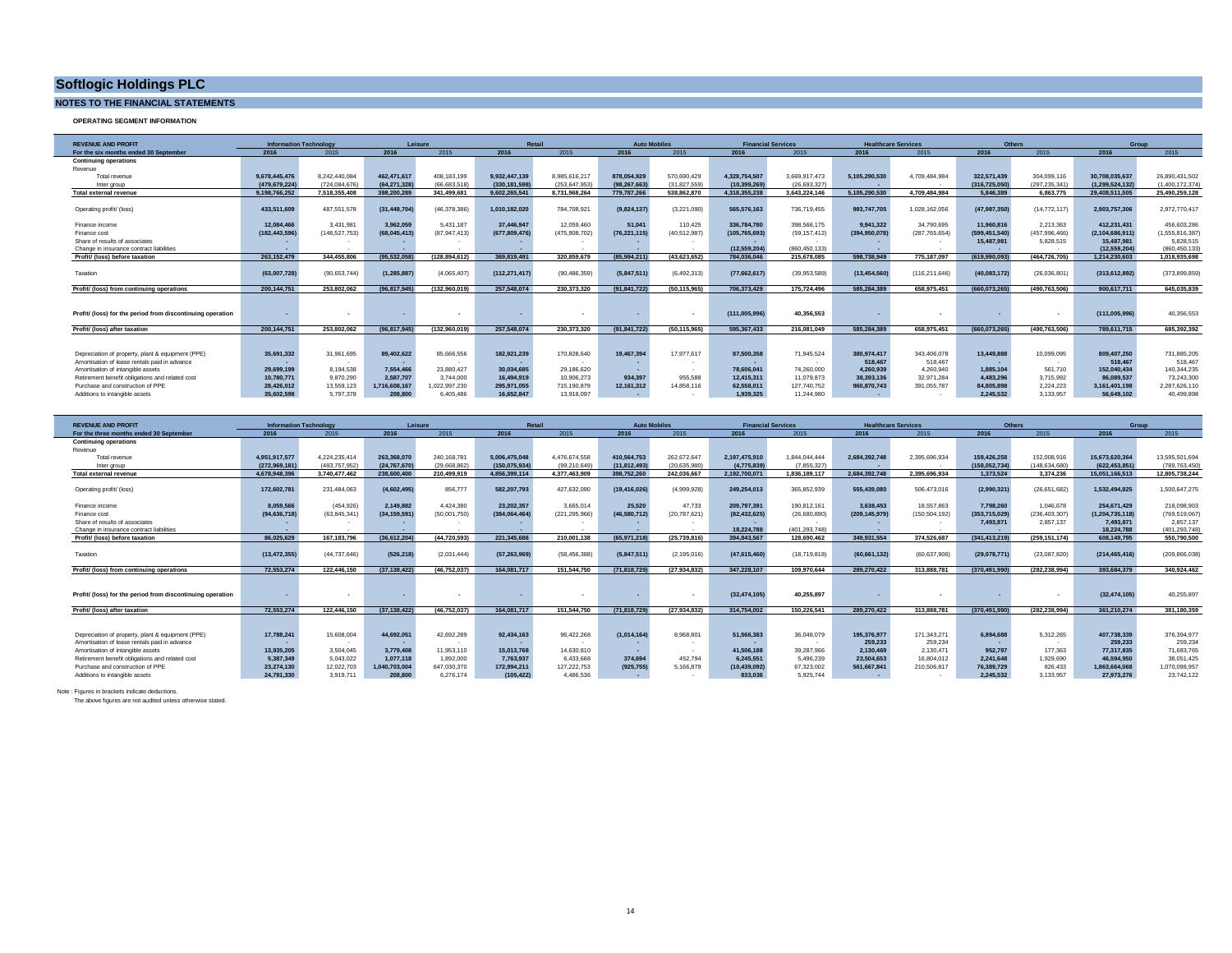**NOTES TO THE FINANCIAL STATEMENTS**

**OPERATING SEGMENT INFORMATION**

| <b>Information Technology</b>                       |                           |                             | Leisure                    |               | Retail         |                | <b>Auto Mobiles</b> |               | <b>Financial Services</b>    |                | <b>Healthcare Services</b> |                | Others         |                | Group                        |                |
|-----------------------------------------------------|---------------------------|-----------------------------|----------------------------|---------------|----------------|----------------|---------------------|---------------|------------------------------|----------------|----------------------------|----------------|----------------|----------------|------------------------------|----------------|
| As at 30 September                                  | 2016                      | 2015                        | 2016                       | 2015          | 2016           | 2015           | 2016                |               | 2016                         | 2015           | 2016                       | 2015           | 2016           | 2015           | 2016                         | 2015           |
|                                                     |                           |                             |                            |               |                |                |                     |               |                              |                |                            |                |                |                |                              |                |
| Property, plant and equipment                       | 208,649,573               | 207,855,493                 | 9,984,079,593              | 7,216,513,617 | 6,366,702,734  | 5,134,118,592  | 339.549.345         | 369,517,648   | 836,022,430                  | 835,817,668    | 12,834,276,978             | 10,849,179,370 | 190,270,606    | 139,657,082    | 30,759,551,259               | 24,752,659,470 |
| Lease rentals paid in advance                       |                           |                             |                            |               |                |                |                     |               |                              |                | 853,240,505                | 854,277,438    |                |                | 853,240,505                  | 854,277,438    |
| Investment property                                 | 217.620.000               | 233,000,000                 | 2.048.202.258              | 1.045.292.349 | 83.400.000     | 94,848,000     |                     |               |                              |                |                            |                | 547.208.683    | 442,641,387    | 2,896,430,941                | 1,815,781,736  |
| Intangible assets                                   | 217,790,342               | 165,532,676                 | 5,162,461                  | 6,675,877     | 355,945,376    | 368,005,592    |                     |               | 71,241,907                   | 87,491,094     | ٠                          |                | 2,871,250      | 4,295,754      | 653,011,336                  | 632,000,993    |
| Other non-current financial assets                  | 5,019,928                 | 5,033,387                   |                            |               | 389,024,164    | 59,020,286     |                     | 1,500,000     | 10,260,398,053               | 11,470,800,357 | 401,104,093                | 536,872,630    |                | 2,527,740      | 11,055,546,238               | 12,075,754,400 |
| Rental receivable on lease assets and hire purchase |                           |                             |                            |               |                |                |                     |               | 240.929.804                  | 1,103,312,522  |                            |                |                |                | 240.929.804                  | 1,103,312,522  |
| Other non-current assets                            | 24.754.495                | 13.143.751                  | 10.939.512                 | 10.174.978    | 213,444,978    | 107.168.760    | 3.827.169           | 2.327.169     | 3.500.000                    | 117,606,670    | 5.833.335                  | 6.833.334      | 48.113.826     |                | 310.413.315                  | 257.254.662    |
| Segment non-current assets                          | 673,834,338               | 624,565,307                 | 12,048,383,824             | 8,278,656,821 | 7,408,517,252  | 5,763,161,230  | 343,376,514         | 373,344,817   | 11,412,092,194               | 13,615,028,311 | 14,094,454,911             | 12,247,162,772 | 788,464,365    | 589,121,963    | 46,769,123,398               | 41,491,041,221 |
|                                                     |                           |                             |                            |               |                |                |                     |               |                              |                |                            |                |                |                |                              |                |
|                                                     |                           |                             |                            |               |                |                |                     |               |                              |                |                            |                |                |                |                              |                |
| Investments in associates                           |                           |                             |                            |               |                |                |                     |               |                              |                |                            |                |                |                | 73,729,303                   | 29,412,637     |
| Goodwill                                            |                           |                             |                            |               |                |                |                     |               |                              |                |                            |                |                |                | 4,115,823,525                | 4,115,823,525  |
| Intangible assets through business combinations     |                           |                             |                            |               |                |                |                     |               |                              |                |                            |                |                |                | 3,836,652,405                | 4,000,377,342  |
| Deferred tax assets                                 |                           |                             |                            |               |                |                |                     |               |                              |                |                            |                |                |                | 298,675,292                  | 267,600,506    |
| Eliminations/ adiustment                            |                           |                             |                            |               |                |                |                     |               |                              |                |                            |                |                |                | (31, 352, 821)               | (39,708,261)   |
| <b>Total non-current assets</b>                     | 673,834,338               | 624.565.307                 | 12,048,383,824             | 8,278,656,821 | 7,408,517,252  | 5,763,161,230  | 343,376,514         | 373,344,817   | 11,412,092,194               | 13,615,028,311 | 14,094,454,911             | 12,247,162,772 | 788,464,365    | 589,121,963    | 55,062,651,102               | 49,864,546,970 |
|                                                     |                           |                             |                            |               |                |                |                     |               |                              |                |                            |                |                |                |                              |                |
| Inventories                                         | 1,109,484,632             | 1,728,474,764               | 105,658,171                | 20,517,414    | 5,131,287,666  | 4,782,659,587  | 890.328.368         | 669,466,518   | 431,538,171                  | 557,808,739    | 516,381,397                | 400,002,298    |                |                | 8,184,678,405                | 8,158,929,320  |
| Trade and other receivables                         | 2,992,195,195             | 2,517,308,787               | 109,122,595                | 66,418,676    | 4,303,026,110  | 3,823,878,044  | 194,382,417         | 147,701,185   | 952,421,541                  | 1,876,728,456  | 443,537,689                | 408,855,275    | 10,753,569     | 10,592,195     | 9,005,439,116                | 8,851,482,618  |
| Loans and advances                                  |                           |                             |                            |               | ٠              |                |                     |               | 14,266,103,302               | 10,194,790,017 |                            |                |                |                | 14,266,103,302               | 10,194,790,017 |
| Rental receivable on lease assets and hire purchase |                           |                             |                            |               | ٠              |                |                     |               | 667,963,899                  | 533,730,547    |                            |                |                |                | 667,963,899                  | 533,730,547    |
| Other current assets                                |                           |                             |                            |               |                |                |                     |               |                              |                |                            |                |                |                |                              |                |
|                                                     | 364,967,774               | 601,982,282                 | 302,794,072                | 336,778,133   | 1,880,335,230  | 1,267,926,480  | 95,861,226          | 175,854,518   | 732,418,118                  | 1,506,584,810  | 705,288,637                | 559,942,387    | 56,275,200     | 41,797,153     | 4,137,940,257                | 4,490,865,763  |
| Short term investments                              | 11,443,968                | 12,694,224                  | 315,221                    | 332,460       | 25.248.703     | 22,753,719     | <b>College</b>      |               | 3,814,247,632                | 3,235,412,487  | 141,000,000                | 2,755,919,803  | 135,156,510    | 133,186,350    | 4,127,412,034                | 6,160,299,043  |
| Cash in hand and at bank                            | 595.973.299               | 305.200.777                 | 221.218.444                | 183.137.754   | 332.977.974    | 302 730 576    | 3.759.302           | 18,836,926    | 913,753,652                  | 405.834.256    | 383.990.148                | 237.536.057    | 86.363.787     | 28.789.934     | 2.538.036.606                | 1.482.066.280  |
| <b>Segment current assets</b>                       | 5,074,064,868             | 5,165,660,834               | 739,108,503                | 607,184,437   | 11,672,875,683 | 10,199,948,406 | 1,184,331,313       | 1,011,859,147 | 21,778,446,315               | 18,310,889,312 | 2,190,197,871              | 4,362,255,820  | 288,549,066    | 214,365,632    | 42,927,573,619               | 39,872,163,588 |
|                                                     |                           |                             |                            |               |                |                |                     |               |                              |                |                            |                |                |                |                              |                |
| Subsidiary assets held-for-sale                     |                           |                             |                            |               |                |                |                     |               |                              |                |                            |                |                |                | 2,901,135,429                |                |
| Amounts due from related parties                    |                           |                             |                            |               |                |                |                     |               |                              |                |                            |                |                |                | 316,693                      | 2,924,782      |
| <b>Total current assets</b>                         | 5,074,064,868             | 5.165.660.834               | 739,108,503                | 607,184,437   | 11,672,875,683 | 10,199,948,406 | 1,184,331,313       |               | 1,011,859,147 21,778,446,315 | 18,310,889,312 | 2,190,197,871              | 4.362.255.820  | 288,549,066    | 214.365.632    | 45.829.025.741               | 39.875.088.370 |
|                                                     |                           |                             |                            |               |                |                |                     |               |                              |                |                            |                |                |                |                              |                |
| <b>Total assets</b>                                 |                           |                             |                            |               |                |                |                     |               |                              |                |                            |                |                |                | 100,891,676,843              | 89.739.635.340 |
|                                                     |                           |                             |                            |               |                |                |                     |               |                              |                |                            |                |                |                |                              |                |
| Insurance contract liabilities                      |                           |                             |                            |               |                |                |                     |               | 6,170,759,381                | 5,989,722,472  |                            |                |                |                | 6,170,759,381                | 5,989,722,472  |
| Interest bearing borrowings                         | 16,812,134                | 73,000,000                  | 5,956,726,601              | 4,106,890,012 | 2,408,419,967  | 2,946,669,761  | 90,468,475          | 123,389,281   | 2,712,988,075                | 2,815,641,341  | 6,487,950,907              | 6,567,918,551  | 7,550,322,984  | 5,794,329,125  | 25,223,689,143               | 22,427,838,071 |
| Public deposits                                     |                           |                             |                            |               |                |                |                     |               | 1,502,801,625                | 1,775,908,022  |                            |                |                |                | 1,502,801,625                | 1,775,908,022  |
| Employee benefit liabilities                        | 103.467.484               | 102,763,395                 | 12,347,441                 | 12, 181, 425  | 109,420,151    | 104,599,947    | 5,022,016           | 5,655,555     | 75,438,939                   | 76,065,200     | 367,556,155                | 364, 187, 475  | 43.828.625     | 34,650,540     | 717,080,811                  | 700,103,537    |
| Other deferred liabilities                          | 10.590.279                | 1.827.542                   |                            |               | 197,908        | 1.385.413      |                     |               |                              |                |                            |                |                |                | 10.788.187                   | 3,212,955      |
| Other non-current financial liabilities             |                           |                             |                            |               |                |                |                     |               |                              | 6.260.352      |                            |                |                |                |                              | 22,403,078     |
| <b>Segment non-current liabilities</b>              | 35,350,009<br>166,219,906 | 16, 142, 726<br>193,733,663 | 4,523,636<br>5,973,597,678 | 4,119,071,437 | 2,518,038,026  | 3,052,655,121  | 95,490,491          | 129,044,836   | 10,461,988,020               | 10,663,597,387 | 6,855,507,062              | 6,932,106,026  | 7,594,151,609  | 5,828,979,665  | 39,873,645<br>33,664,992,792 | 30,919,188,135 |
|                                                     |                           |                             |                            |               |                |                |                     |               |                              |                |                            |                |                |                |                              |                |
| Deferred tax liabilities                            |                           |                             |                            |               |                |                |                     |               |                              |                |                            |                |                |                |                              |                |
|                                                     |                           |                             |                            |               |                |                |                     |               |                              |                |                            |                |                |                | 375,273,712                  | 298,111,430    |
| Eliminations/ adjustment                            |                           |                             |                            |               | 2,518,038,026  |                | 95,490,491          | 129,044,836   |                              |                | 6,855,507,062              |                |                |                | 34,040,266,504               |                |
| <b>Total non-current liabilities</b>                | 166,219,906               | 193,733,663                 | 5,973,597,678              | 4,119,071,437 |                | 3,052,655,121  |                     |               | 10,461,988,020               | 10,663,597,387 |                            | 6,932,106,026  | 7,594,151,609  | 5,828,979,665  |                              | 31,217,299,565 |
|                                                     |                           |                             |                            |               |                |                |                     |               |                              |                |                            |                |                |                |                              |                |
| Trade and other payables                            | 2,428,563,918             | 2,095,725,582               | 261,312,045                | 290,713,315   | 1.765.160.035  | 1,619,095,827  | 9,655,126           | 18,717,550    | 1,262,321,433                | 3,604,904,482  | 825,029,098                | 680,194,105    | 97,800,227     | 48,745,734     | 6,649,841,882                | 8,358,096,595  |
| Other current financial liabilities                 | 2,187,166,530             | 2,676,153,263               | 32,224,863                 | 30,655,012    | 7.498.579.059  | 6,181,012,998  | 665.957.850         | 441,039,896   | 1,458,296,980                | 2,060,001,574  | ۰.                         | 70,000,000     | 5.533.780.139  | 4,193,666,434  | 17,376,005,421               | 15,652,529,177 |
| Current portion of interest bearing borrowings      | 65,000,000                | 78,692,391                  | 600,517,041                | 169,645,679   | 2,897,510,748  | 2,070,014,897  | 28,488,770          | 29,198,967    | 952,422,655                  | 645,533,938    | 955,925,122                | 1,128,298,060  | 2,099,666,413  | 2,785,074,981  | 7,599,530,749                | 6,906,458,913  |
| Other current liabilities                           | 473,572,341               | 279,026,049                 | 114,526,191                | 24,842,499    | 158,231,170    | 177,714,626    | 12,154,460          | 5,038,600     | 620,224,806                  | 384,867,860    | 113,370,495                | 37,256,826     | 23,769,793     | 14,236,650     | 1,515,849,256                | 922,983,110    |
| Public deposits                                     |                           |                             |                            |               |                |                |                     |               | 14.714.420.588               | 11.204.778.988 |                            |                |                |                | 14.714.420.588               | 11,204,778,988 |
| <b>Bank overdrafts</b>                              | 85,295,222                | 51,197,630                  | 108,052,728                | 27,898,870    | 690,523,239    | 455, 167, 329  | 55,490,107          | 29,877,778    | 928,918,234                  | 768,727,706    | 1,359,813,788              | 554,412,211    | 102,534,277    | 118,208,453    | 3,330,627,595                | 2,005,489,977  |
| <b>Segment current liabilities</b>                  | 5,239,598,011             | 5,180,794,915               | 1,116,632,868              | 543,755,375   | 13,010,004,251 | 10,503,005,677 | 771,746,313         | 523,872,791   | 19,936,604,696               | 18,668,814,548 | 3,254,138,503              | 2,470,161,202  | 7,857,550,849  | 7,159,932,252  | 51, 186, 275, 491            | 45,050,336,760 |
|                                                     |                           |                             |                            |               |                |                |                     |               |                              |                |                            |                |                |                |                              |                |
| Income tax liabilities                              |                           |                             |                            |               |                |                |                     |               |                              |                |                            |                |                |                | 249,064,897                  | 347,783,067    |
| Amounts due to related parties                      |                           |                             |                            |               |                |                |                     |               |                              |                |                            |                |                |                | 16,653,659                   | 14,938,534     |
| Subsidiary liabilities held-for-sale                |                           |                             |                            |               |                |                |                     |               |                              |                |                            |                |                |                | 1,926,676,953                |                |
| Eliminations/ adjustment                            |                           |                             |                            |               |                |                |                     |               |                              |                |                            |                |                |                | (5,814,784,160)              | 2.510.221.990  |
| <b>Total current liabilities</b>                    | 5,239,598,011             | 5,180,794,915               | 1,116,632,868              | 543,755,375   | 13,010,004,251 | 10,503,005,677 | 771,746,313         | 523,872,791   | 19,936,604,696               | 18,668,814,548 | 3,254,138,503              | 2,470,161,202  | 7,857,550,849  | 7,159,932,252  | 47,563,886,840               | 42,902,836,371 |
|                                                     |                           |                             |                            |               |                |                |                     |               |                              |                |                            |                |                |                |                              |                |
| <b>Total liabilities</b>                            |                           |                             |                            |               |                |                |                     |               |                              |                |                            |                |                |                | 81.604.153.344               |                |
|                                                     |                           |                             |                            |               |                |                |                     |               |                              |                |                            |                |                |                |                              | 74,120,135,936 |
|                                                     |                           |                             |                            |               |                |                |                     |               |                              |                |                            |                |                |                |                              |                |
| Total segment assets                                | 5,747,899,206             | 5,790,226,141               | 12,787,492,327             | 8,885,841,258 | 19.081.392.935 | 15,963,109,636 | 1.527.707.827       | 1,385,203,964 | 33,190,538,509               | 31,925,917,623 | 16.284.652.782             | 16,609,418,592 | 1,077,013,431  | 803,487,595    | 89.696.697.017               | 81,363,204,809 |
| <b>Total segment liabilities</b>                    | 5,405,817,917             | 5,374,528,578               | 7,090,230,546              | 4.662.826.812 | 15.528.042.277 | 13,555,660,798 | 867.236.804         | 652,917,627   | 30,398,592,716               | 29,332,411,935 | 10.109.645.565             | 9,402,267,228  | 15,451,702,458 | 12,988,911,917 | 84.851.268.283               | 75,969,524,895 |

Note : Figures in brackets indicate deductions.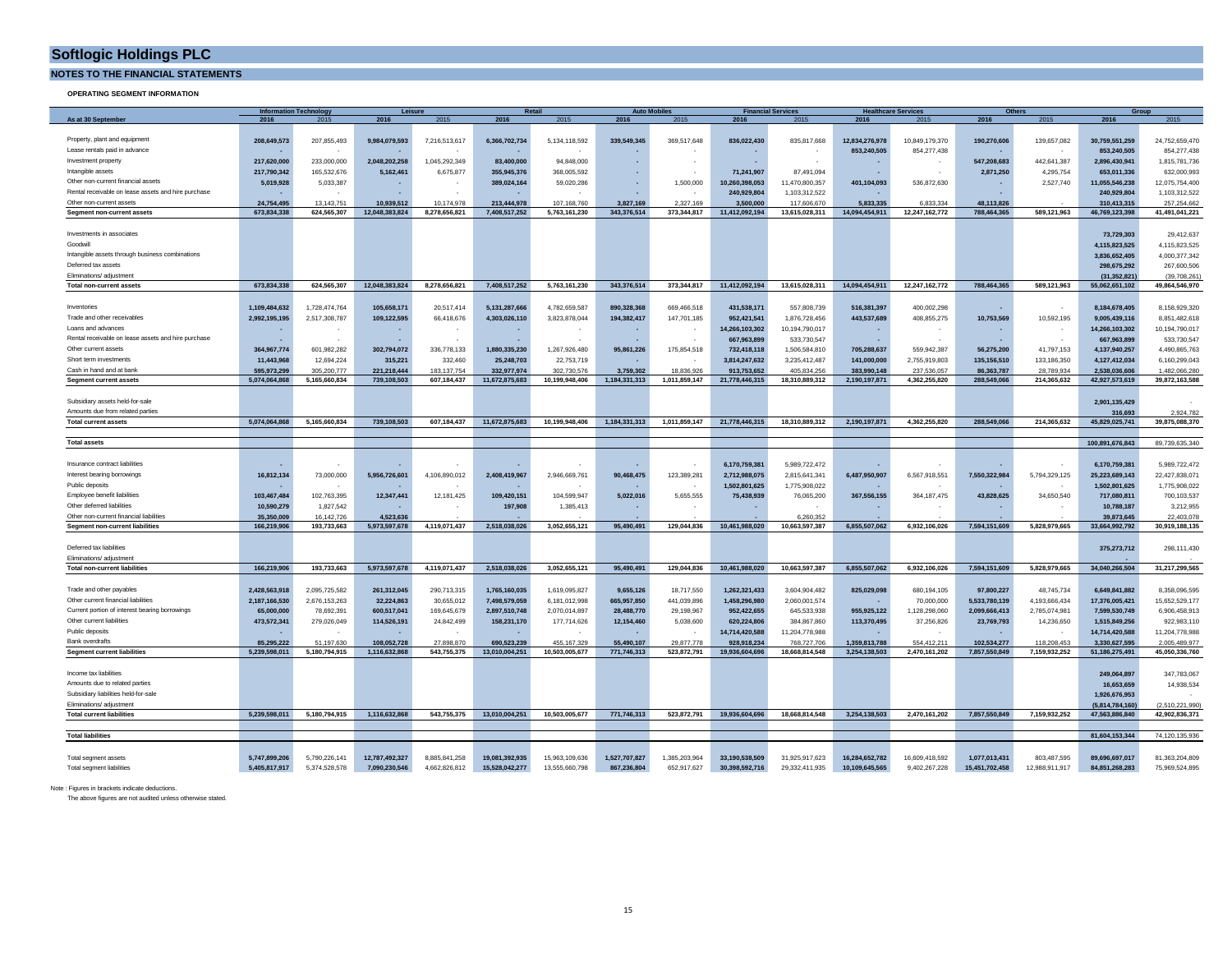## **NOTES TO THE FINANCIAL STATEMENTS**

### **1. CORPORATE INFORMATION**

Softlogic Holdings PLC, is a public limited company incorporated and domiciled in Sri Lanka and listed on the Colombo Stock Exchange.

The interim financial statements of the Group and the Company for the three months ended 30 September 2016 were authorised for issue by the Board of directors on 15 November 2016.

## **2. BASIS OF PREPARATION**

The interim condensed financial statements have been prepared in compliance with Sri Lanka Accounting Standard LKAS 34 - Interim Financial Reporting. These interim condensed financial statements should be read in conjunction with the annual financial statements for the year ended 31 March 2016.

The presentation and classification of the financial statements of the previous period have been amended, where relevant, for better presentation and to be comparable with those of the current period.

The interim financial statements are presented in Sri Lankan Rupees.

### **3. CHANGE IN LIFE INSURANCE CONTRACT LIABILITIES**

The results of Asian Alliance Insurance PLC's (AAI) life business segment is consolidated line by line into the Group's consolidated income statement. The change in life insurance contract liabilities represents the difference between all income and expenditure attributable to life policy holders during the period.

#### **Valuation of Life Insurance Fund**

A valuation of the long term life insurance fund at 30 September 2016 was conducted by Messer. Towers Watson India Private Limited (known as 'Willis Towers Watson'), on behalf of Asian Alliance Insurance PLC (AAI).

### **Recommended transfer of surplus**

Willis Towers Watson recommended transfer of Rs. 330.00 mn for the three months ending 30 September 2016 to AAI. This is reflected in the Group Financial Statements pending advice from the Insurance Board of Sri Lanka (IBSL) to AAI on this transfer.

### **4. DISCONTINUING OPERATION**

The directors of Asian Alliance Insurance PLC, a subsidiary of Softlogic Holdings PLC announced that on 24 June 2016, the company entered into a Share Sales and Purchase Agreement for the sale of entire stake in Asian Alliance General Insurance Ltd to Fairfax Asia Ltd or another nominated member of the Fairfax Group.

The said transaction was completed on 03 October 2016 and Asian Alliance Insurance PLC divested its 100% stake in Asian Alliance General Insurance Ltd to Fairfax Asia Ltd.

Although the sale to a third party occurred subsequent to the reporting date, these Interim Financial Statement have been prepared to reflect the impact of the discontinuation of a significant business segment (i.e. General Insurance business) as required by SLFRS - 5 "Non-Current Asset Held-for-Sale and Discontinued Operations".

The General Insurance Business segment was not previously classified as "held-for-sale" or "discontinued operation". The comparative "Statements of Income" and \*Statement Comprehensive Income" have been restated to reflect the impact of the discontinuation of a significant business segment (i.e. General Insurance business).

The disclosures relating to reclassification of a significant business segment (i.e. General Insurance business) as required by SLFRS - 5 "Non-Current Asset Held for Sale and Discontinued Operations" are as follows.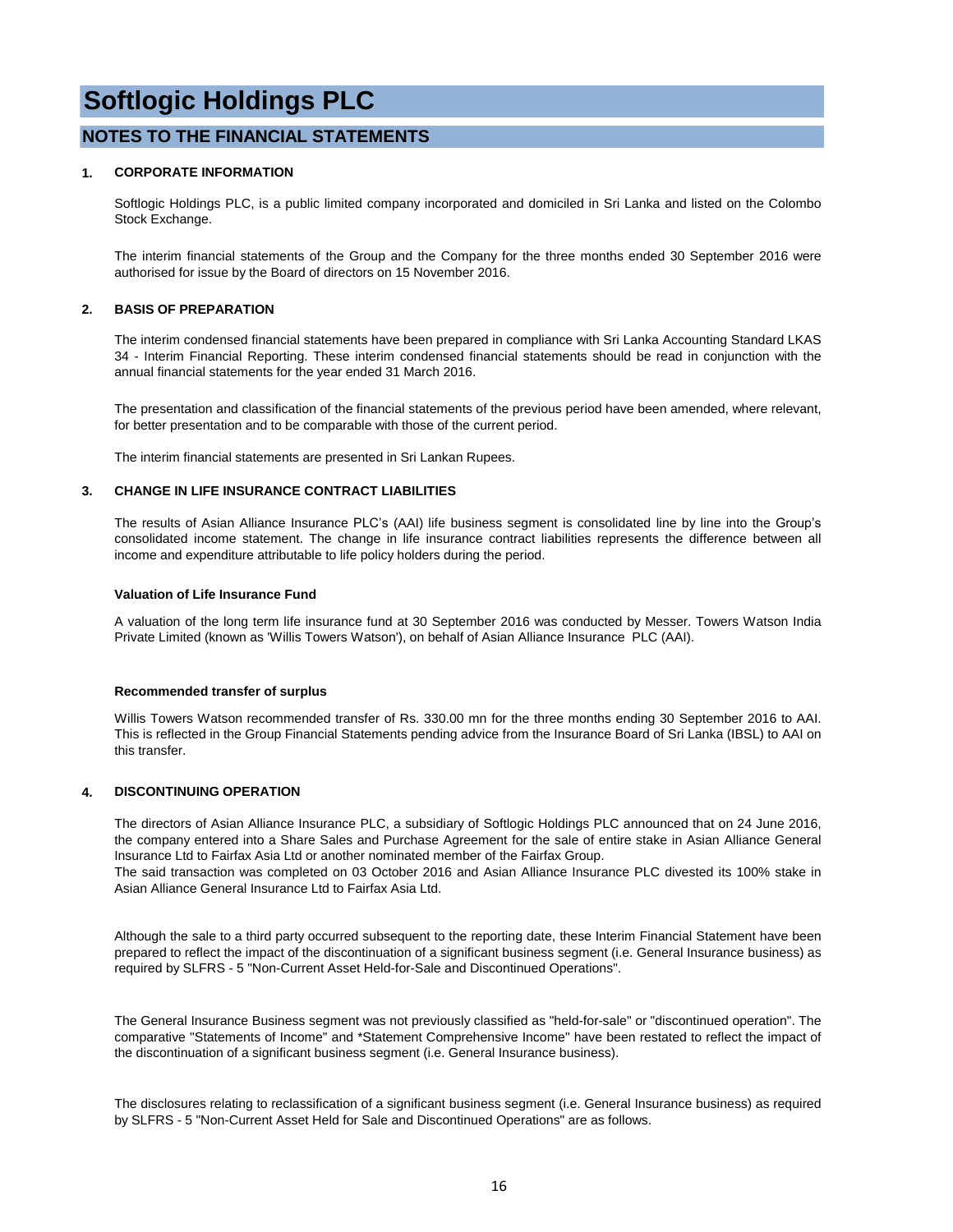## **NOTES TO THE FINANCIAL STATEMENTS**

## **4. DISCONTINUING OPERATION (Cont….)**

**4.1** Summarised Income Statement of discontinuing operation

| For the six months ended 30 September                       | 2016            | 2015           |
|-------------------------------------------------------------|-----------------|----------------|
| Revenue                                                     | 959,713,629     | 792,530,432    |
| Cost of sales                                               | (870, 198, 304) | (592,831,427)  |
| <b>Gross profit</b>                                         | 89,515,325      | 199,699,005    |
| Other operating income                                      | 32,372,499      | 15,816,230     |
| Distribution expenses                                       | (10,097,822)    | (22, 887, 958) |
| Administrative expenses                                     | (292, 508, 104) | (233,978,930)  |
| <b>Results from operating activities</b>                    | (180, 718, 102) | (41, 351, 653) |
| Finance income                                              | 74,810,351      | 91,092,896     |
| Finance expenses                                            | (3,681,538)     | (4,024,174)    |
| Net finance cost                                            | 71,128,813      | 87,068,722     |
| <b>Profit before tax</b>                                    | (109, 589, 289) | 45,717,069     |
| Tax expense                                                 | (1,416,707)     | (5,360,516)    |
| Profit/ (loss) for the period from discontinuing operations | (111,005,996)   | 40,356,553     |

## **4.2** Summarised Other Comprehensive Income Statement of discontinuing operation

| For the six months ended 30 September                                    | 2016         | 2015                     |
|--------------------------------------------------------------------------|--------------|--------------------------|
| Net change in fair value on derivative financial instruments             | 95.489.246   | (82, 839, 334)           |
| Tax on other comprehensive income                                        | (22.606.454) | $\overline{\phantom{0}}$ |
| Net other comprehensive income/ (loss) for the period from discontinuing |              |                          |
| operations                                                               | 72,882,792   | (82,839,334)             |

## **4.3** Summarised Cash flow Statement of discontinuing operation

| For the six months ended 30 September                              | 2016          | 2015           |
|--------------------------------------------------------------------|---------------|----------------|
| Net cash flow from/ (used in) operating activities                 | 267,963,050   | (90,016,810)   |
| Net cash flow from/ (used in) investing activities                 | (430.614,586) | 17,394,768     |
| Net cash flow from financing activities                            | 300,000,000   |                |
| Net increase / (decrease) in cash and cash equivalents             | 137,348,464   | (72, 622, 042) |
| Cash and cash equivalents at the beginning                         | (118,828,084) | (119,438,700)  |
| Cash and cash equivalents at the end from discontinuing operations | 18,520,380    | (192,060,742)  |

## **5. SHARE INFORMATION**

## **5.1 Public share holdings**

The percentage of shares held by the public as at 30 September 2016 was 28.17% (number of public shareholders - 13,212)

## **5.2 Directors' share holdings**

The number of shares held by the Board of Directors are as follows:

| As at                                       | 30-09-2016  |
|---------------------------------------------|-------------|
| A K Pathirage - Chairman/ Managing Director | 365,471,472 |
| G W D H U Gunawardena                       | 57,527,300  |
| R J Perera                                  | 60,836,700  |
| H K Kaimal                                  | 64,870,800  |
| MPR Rasool                                  | Nil         |
| Dr S Sellaih                                | 2,000,000   |
| W M P L De Alwis, PC                        | Nil         |
| <b>GLH</b> Premaratne                       | <b>Nil</b>  |
| R A Ebell                                   | <b>Nil</b>  |
| Prof. A S Dharmasiri                        | Nil         |
|                                             | 550,706,272 |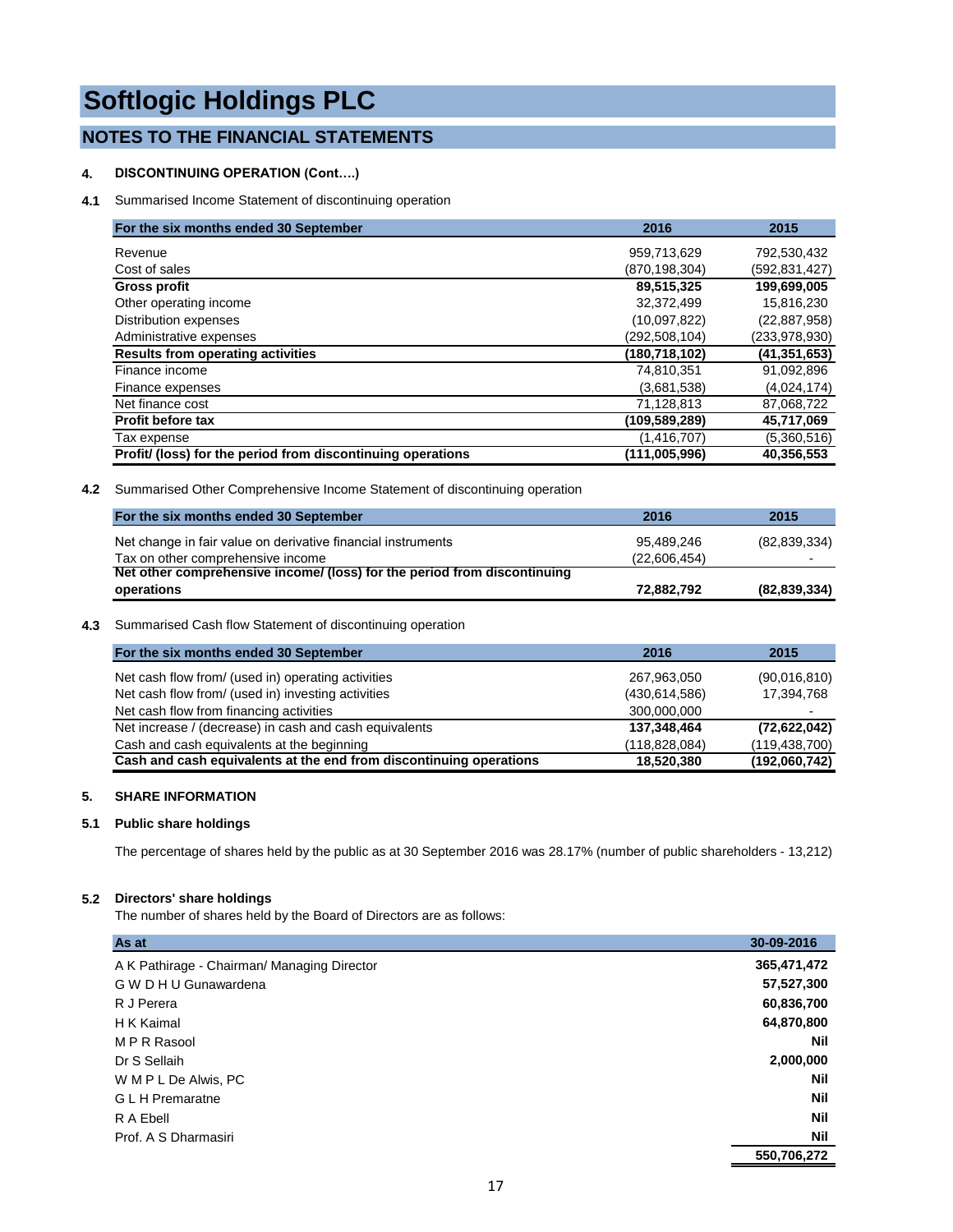## **NOTES TO THE FINANCIAL STATEMENTS**

## **5.3 Twenty largest shareholders of the company are as follows:**

|                | As at                                              | <b>Number of</b><br>shares<br>30-09-2016 | %     |
|----------------|----------------------------------------------------|------------------------------------------|-------|
| $\mathbf{1}$   | Mr. A K Pthirage                                   | 326,521,472                              | 41.92 |
| 2              | Mr. H K Kaimal                                     | 64,870,800                               | 8.33  |
| 3              | Mr. R J Perera                                     | 60,836,700                               | 7.81  |
| 4              | Mr. G W D H U Gunawardena                          | 57,527,300                               | 7.38  |
| 5              | Pemberton Asian Opportunities Fund                 | 46,000,000                               | 5.91  |
| 6              | Commercial Bank of Ceylon PLC/ A K Pathirage       | 38,950,000                               | 5.00  |
| $\overline{7}$ | Rubber Investment Trust Ltd - A/C 01               | 12,190,827                               | 1.56  |
| 8              | <b>Employees Provident Fund</b>                    | 7,230,500                                | 0.93  |
| 9              | Asian Alliance Insurance PLC - A/C 02 (Life Fund)  | 4,591,702                                | 0.59  |
| 10             | Mrs. A Selliah                                     | 4,236,000                                | 0.54  |
| 11             | Arunodhaya Investments (Private) Limited           | 3,950,000                                | 0.51  |
| 12             | Arunodhaya Industries (Private) Limited            | 3,950,000                                | 0.51  |
| 13             | Arunodhaya (Private) Limited                       | 3,950,000                                | 0.51  |
| 14             | Miss. S Subramaniam                                | 3,800,000                                | 0.49  |
| 15             | Mr. V Kailasapillai                                | 3,800,000                                | 0.49  |
| 16             | Mrs. A Kailasapillai                               | 3,800,000                                | 0.49  |
| 17             | Ceylon Investment PLC - A/C 01                     | 3,671,578                                | 0.47  |
| 18             | Mr. K Aravinthan                                   | 3,500,000                                | 0.45  |
| 19             | Deutsche Bank AG as Trustee for Namal Acuity Value | 3,396,497                                | 0.44  |
| 20             | Waldock Mackenzie Ltd/ Hi-Line Trading (Pvt) Ltd   | 3,365,646                                | 0.43  |

## **6. STATED CAPITAL MOVEMENTS**

## **6.1 No of shares**

|                         | No of shares |
|-------------------------|--------------|
| As at 01 April 2016     | 779.000.000  |
| As at 30 September 2016 | 779.000.000  |

## **6.2 Value of shares**

|                         | Rs            |
|-------------------------|---------------|
| As at 01 April 2016     | 5,089,000,000 |
| As at 30 September 2016 | 5,089,000,000 |

## **7. INVESTOR INFORMATION**

| 7.1 | Market value of shares                                                          | 30-09-2016  |
|-----|---------------------------------------------------------------------------------|-------------|
|     | The market value of an ordinary share of Softlogic Holdings PLC was as follows. |             |
|     | Closing price on (Rs.)                                                          | 12.80       |
|     | Highest price recorded for the three months ending (Rs.)                        | 15.20       |
|     | Lowest price recorded for the three months ending (Rs.)                         | 14.90       |
|     | Market Capitalisation (Rs. mn)                                                  | 9.971.20    |
| 7.2 | <b>Ratios</b>                                                                   |             |
|     | Net assets per share at the period end (Rs.)                                    | 11.88       |
| 7.3 | Share trading information from 01 July 2016 to 30 September 2016                |             |
|     | Number of shares traded                                                         | 11,713,176  |
|     | Value of shares traded (Rs.)                                                    | 169,603,549 |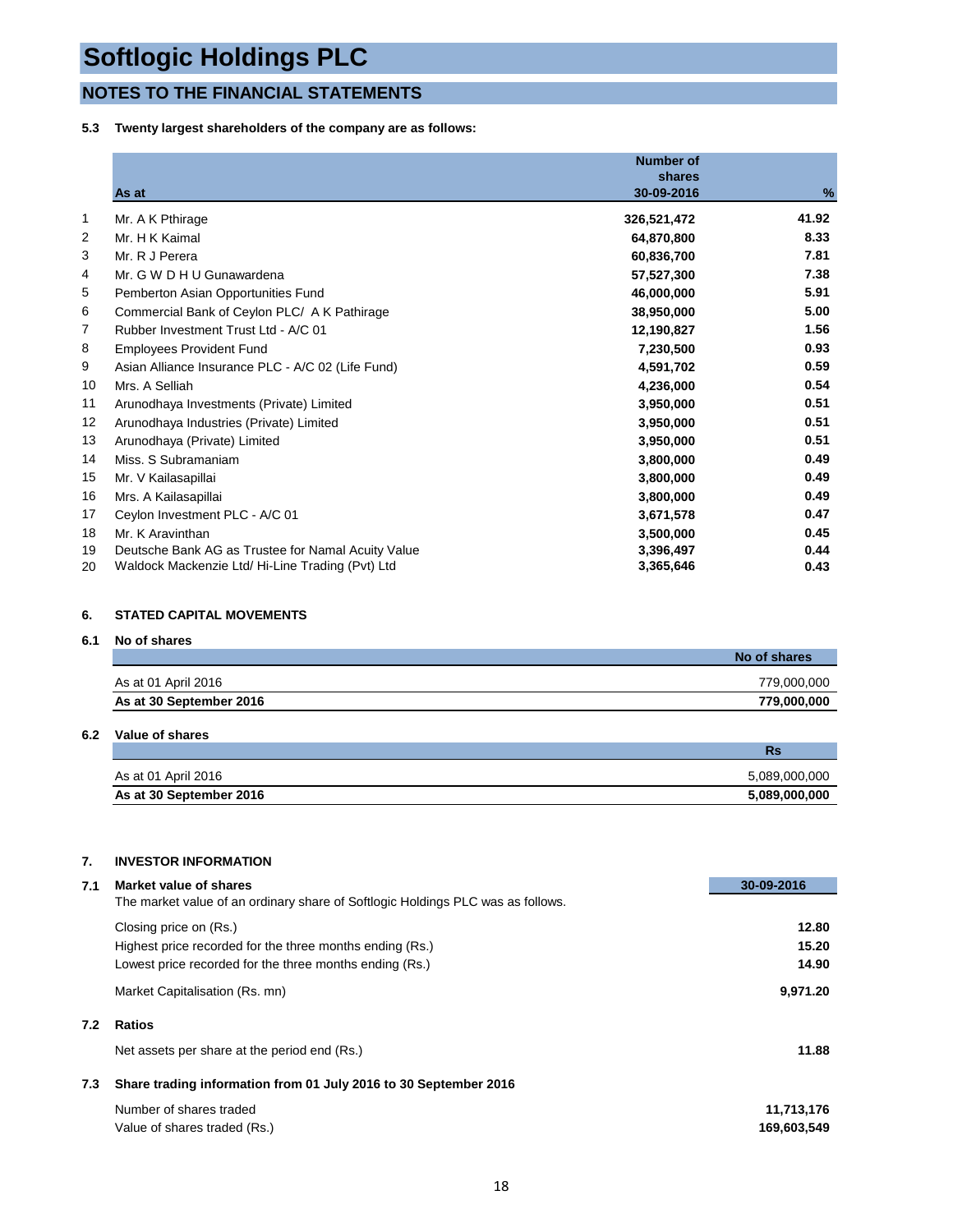## **NOTES TO THE FINANCIAL STATEMENTS**

### **8. LISTED DEBENTURES**

#### **8.1** Details regarding the listed debentures are as follows;

10,000,000 rated unsecured redeemable debentures at the face value of Rs. 100.00 each with an annual effective interest rate of 16.70% were issued on 09 September 2013 and settled in fully on 09 September 2016.

| 8.2 Debenture trading information from 01 July 2016 to 09 September 2016 | 09-09-2016 |
|--------------------------------------------------------------------------|------------|
| Highest price recorded for the three months ending                       | N/A        |
| Lowest price recorded for the three months ending                        | N/A        |

Debentures were not traded during the period from 01 July 2016 to 09 September 2016.

### **9. CONTINGENCIES**

#### **CONTINGENT LIABILITIES**

There were no significant contingent liabilities as at the date of the statement of financial position other than those disclosed below, which require adjustments to or disclosures in the financial statements.

#### **9.1 Softlogic Holdings PLC**

Softlogic Holdings PLC received income tax assessments from The Department of Inland Revenue for the years of assessment 2009/10 and 2010/11. The company has lodged an appealed against the said assessment and The Department of Inland Revenue has issued their determination. The Management and the tax consultants has submitted an appeal to the Tax Appeal Commission on that determination. Based on the information available and the advice of the tax consultants, the Directors are confident that the ultimate resolution of the above contingency is unlikely to have a material adverse effect on the company or on the group.

#### **9.2 Asian Alliance Insurance PLC**

VAT Assessments were received by Asian Alliance Insurance PLC in October 2011 and April 2013 in relation to taxable periods ended 31 December 2009 and 31 December 2010 amounting to Rs. 9.60 mn and Rs. 52.3 mn respectively.

The Company has filed an appeal in November 2011 on the basis that the underlying computation includes items which are exempt /out of scope of the Value Added Tax Act. The Commissioner General of Inland Revenue has determined the assessment and the Company has appealed to the Tax Appeals Commission and awaiting the final decision.

Based on the information available and the advice of the tax consultants, the Directors are confident that the ultimate resolution of the above contingency is unlikely to have a material adverse effect on the company or on the group.

#### **9.3 Odel PLC**

Odel PLC received an income tax assessment from The Department of Inland Revenue for the year of assessment 2009/10 amounting to Rs. 16.02 mn. The company has lodged appeal against the said assessment and The Department of Inland Revenue has issued their determination and the Department of Inland Revenue issued their determination confirming the assessment. The Management and the tax consultants have submitted appeal to the Tax Appeal Commission on that determination.

Based on the information available and the advice of the tax consultants, the Directors are confident that the ultimate resolution of the above contingencies is unlikely to have a material adverse effect on the respective companies or on the group.

### **9.4 Odel Properties (Pvt) Ltd**

Odel Properties (Pvt) Ltd received income tax assessments from The Department of Inland Revenue for the years of assessment 2011/12 and 2012/13 amounting to Rs. 10.50 mn. The company has lodged appeals against the said assessments.

Based on the information available and the advice of the tax consultants, the Directors are confident that the ultimate resolution of the above contingencies is unlikely to have a material adverse effect on the respective companies or on the group.

#### **9.5 Softlogic Communications (Pvt) Ltd**

Softlogic Communications (Pvt) Ltd received income tax assessments from The Department of Inland Revenue for the years of assessment 2009/10 and 2010/11. The company has lodged appeals against the said assessments and The Department of Inland Revenue has issued their determination. The Management and the tax consultants has submitted an appeal to the Tax Appeal Commission on that determination.

Based on the information available and the advice of the tax consultants, the Directors are confident that the ultimate resolution of the above contingencies is unlikely to have a material adverse effect on the respective companies or on the group.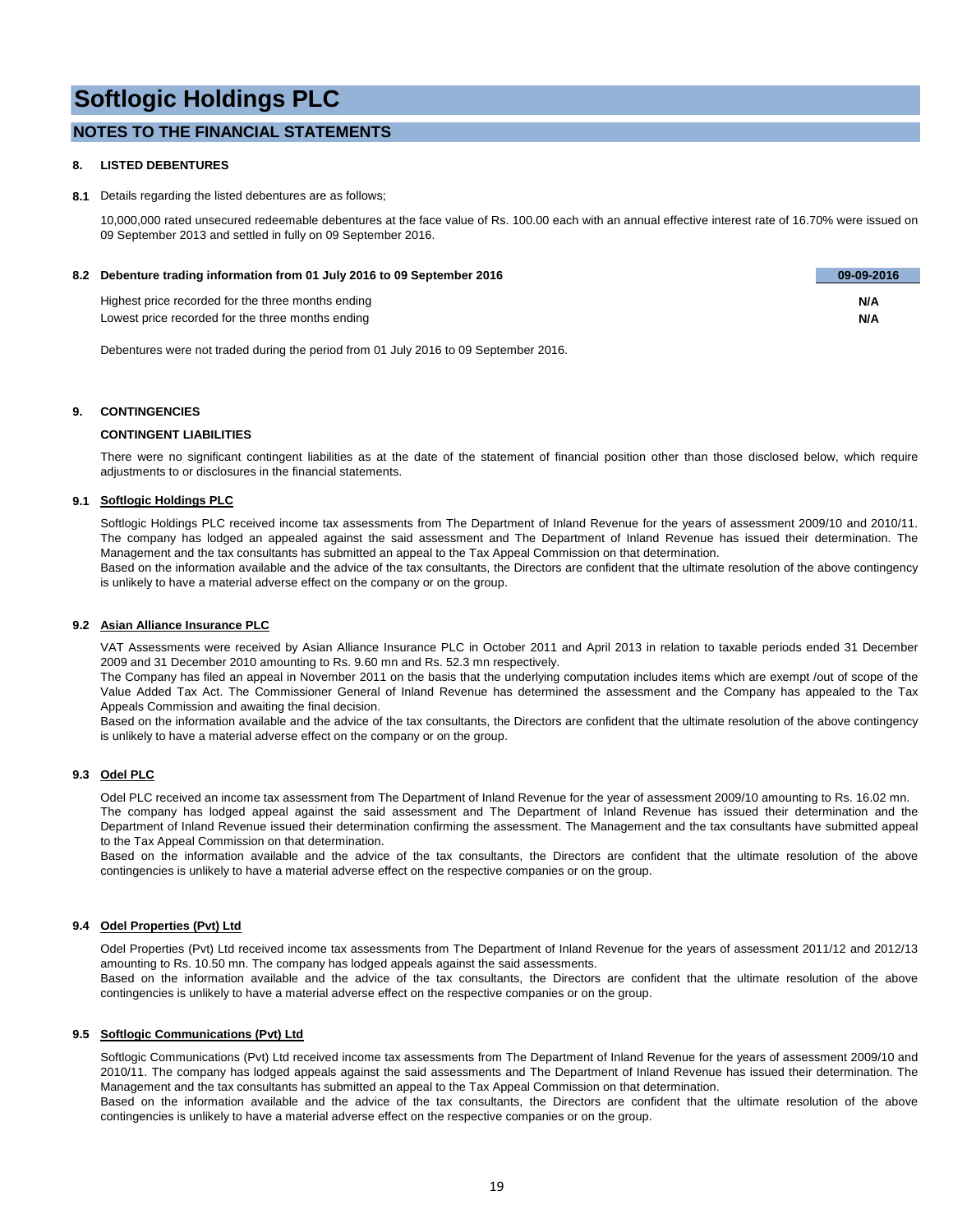## **NOTES TO THE FINANCIAL STATEMENTS**

### **10. CAPITAL COMMITMENTS**

As at 30 September 2016, the group had capital commitments contracted but not provided in the financial statements amounting to Rs. 855 mn (30 September 2015 - 1,592 mn).

### **11. EVENTS AFTER THE REPORTING PERIOD**

There were no significant events subsequent to the date of the statement of financial position, which require disclosure in the financial statements other than the followings.

## **Sale of shares - Asian Alliance General Insurance Ltd**

The directors of Asian Alliance Insurance PLC, a subsidiary of Softlogic Holdings PLC announced that on 24 June 2016, the company entered into a Share Sales and Purchase Agreement for the sale of entire stake in Asian Alliance General Insurance Ltd to Fairfax Asia Ltd or another nominated member of the Fairfax Group.

The closing of the aforesaid transaction is conditional on the completion of certain customary matters including approvals by the respective boards of directors and shareholders, regulatory approvals and other necessary third party approvals (as required) and Fairfax Asia (or another nominated member of the Fairfax Group) entering into an exclusive general insurance distribution agreement with Softlogic Holdings PLC.

The said transaction was completed on 03 October 2016.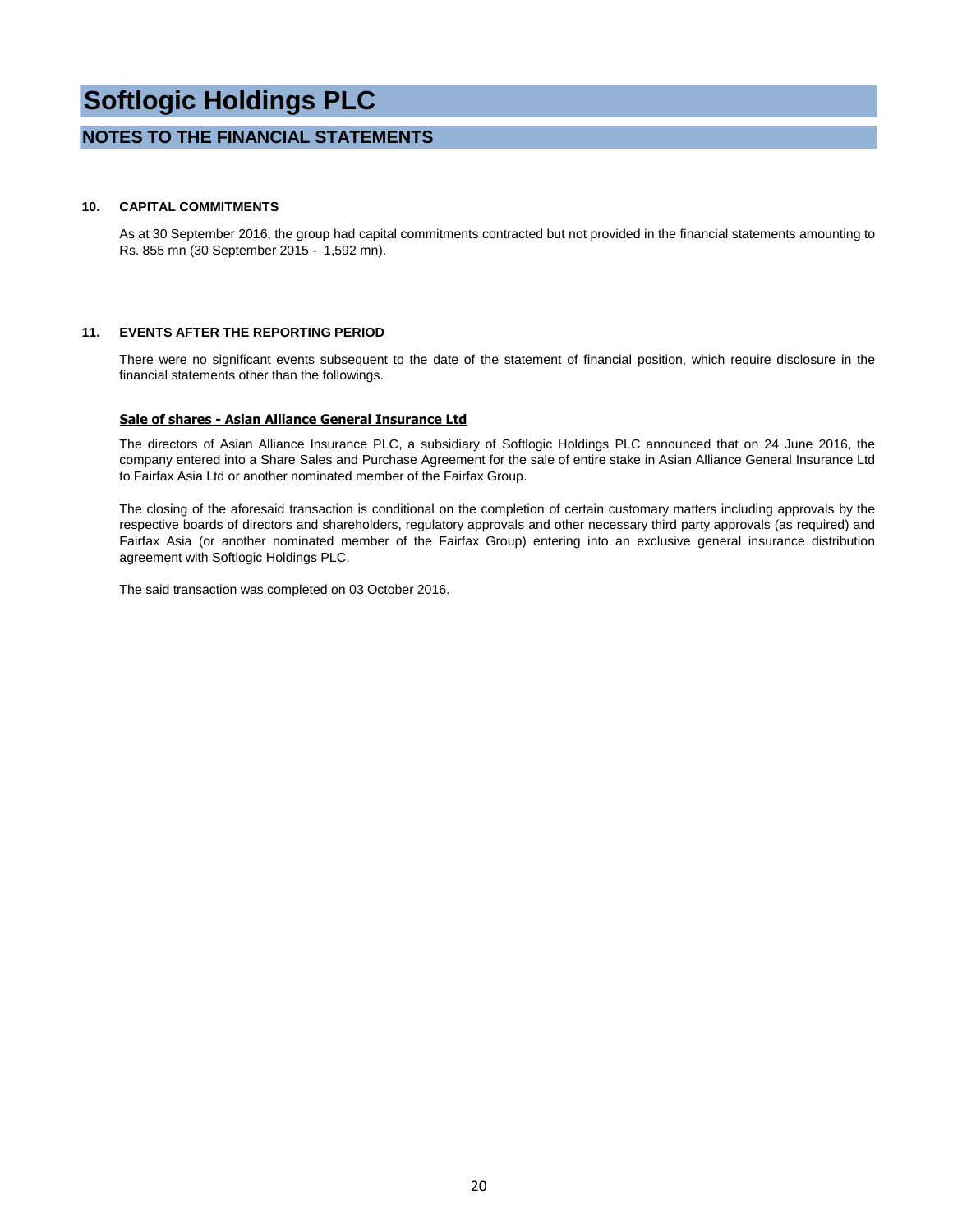## **NOTES TO THE FINANCIAL STATEMENTS**

## **12. RELATED PARTY TRANSACTIONS**

## **12.1 Transactions with related parties**

|                                                  |                           | <b>Group</b>              |                                  | Company                   |  |
|--------------------------------------------------|---------------------------|---------------------------|----------------------------------|---------------------------|--|
| In Rs.                                           | 6 months to<br>30-09-2016 | 6 months to<br>30-09-2016 | <b>6 months to</b><br>30-09-2016 | 6 months to<br>30-09-2015 |  |
| <b>Subsidiaries</b>                              |                           |                           |                                  |                           |  |
| (Purchases) / sales of goods                     | ٠                         | $\blacksquare$            | (1, 105, 605)                    | (22, 289, 540)            |  |
| (Receiving) / rendering of services              |                           | ä,                        | 227,577,531                      | 260,622,855               |  |
| (Purchases) / sale of property plant & equipment |                           | $\blacksquare$            | (20,658,716)                     | (1,361,145)               |  |
| Loans given / (obtained)                         | ٠                         | $\blacksquare$            | 743,011,109                      | 1,165,703,150             |  |
| Interest received / (paid)                       |                           | $\overline{a}$            | 268,166,969                      | 67,403,932                |  |
| Rent received / (paid)                           |                           | ä,                        | 21,216,667                       | 22,570,090                |  |
| Dividend received                                | ٠                         | ä,                        | 373,111,249                      | 146,350,126               |  |
| Profit on disposal of shares                     |                           | ä,                        | 1,097,248,468                    |                           |  |
| Guarantee charges received                       |                           | ä,                        | 70,462,195                       | 57,716,173                |  |
| Guarantees given / (obtained)                    | ٠                         | $\blacksquare$            | 20,946,000,000                   | 18,379,200,000            |  |
|                                                  |                           |                           |                                  |                           |  |
| <b>Associates</b>                                |                           |                           |                                  |                           |  |
| (Purchases) / sale of property plant & equipment | 596,584                   | 2,322,596                 | ٠                                |                           |  |
| (Receiving) / rendering of services              | 801,711                   | 2,561,260                 | 5,726,530                        | 6,538,775                 |  |
| Dividend received                                |                           |                           | 1,800,014                        | 1,000,000                 |  |
|                                                  |                           |                           |                                  |                           |  |
| Key management personnel                         |                           |                           |                                  |                           |  |
| Loans given/ (received)                          | ÷,                        | L.                        | ä,                               |                           |  |
| Guarantees given/ (received)                     | (940,000,000)             | (1,331,000,000)           | (100,000,000)                    | (100,000,000)             |  |
| Loans given/ (deposits received)                 | (85, 240, 570)            | (48, 650, 505)            |                                  |                           |  |
|                                                  |                           |                           |                                  |                           |  |
| <b>Close family members of KMP</b>               |                           |                           |                                  |                           |  |
| (Receiving) / rendering of services              |                           | $\overline{a}$            |                                  |                           |  |

### **10.2 Terms and conditions of transactions with related parties**

Transactions with related parties are carried out in the ordinary course of the business. Outstanding current account balances at year end are unsecured, interest free and settlement occurs in cash. Interest bearing borrowings are at pre-determined interest rates and terms.